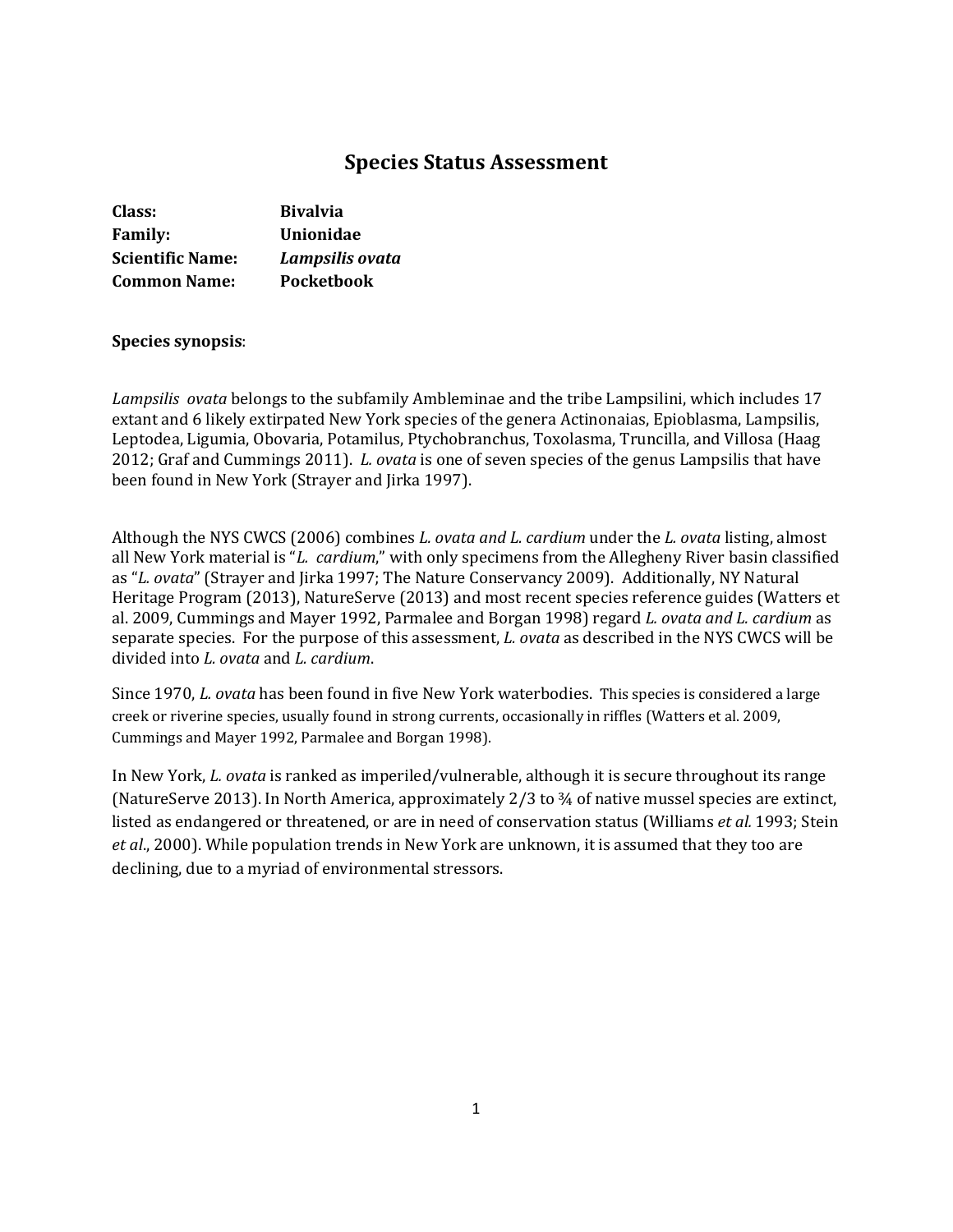### **Status**

| a. Current and Legal Protected Status   |                |                                              |                                                          |  |  |  |
|-----------------------------------------|----------------|----------------------------------------------|----------------------------------------------------------|--|--|--|
| i.                                      | <b>Federal</b> | None                                         | Candidate?<br>No.                                        |  |  |  |
| ii.                                     | New York       | None - Species of Greatest Conservation Need |                                                          |  |  |  |
| <b>b.</b> Natural Heritage Program Rank |                |                                              |                                                          |  |  |  |
| i.                                      | Global         | G5 - Secure                                  |                                                          |  |  |  |
| ii.                                     | New York       |                                              | S2S3 – Imperiled/Vulnerable Tracked by NYNHP? <u>Yes</u> |  |  |  |

### **Other Rank:**

IUCN Red List Category: Near threatened American Fisheries Society Status: Special Concern (1993)

### **Status Discussion:**

The range includes the Interior Basin: the Mississippi and Ohio drainages, St. Lawrence drainage from Lake Superior to the Ottawa River and Lake Champlain, Hudson Bay drainage; Atlantic slope: Potomac River system in Maryland. This extensive range includes various forms, subspecies and possibly valid species as the taxonomy of this species complex is convoluted, but regardless, most forms are considered common and stable throughout the range except some portions of Illinois and Ohio (NatureServe 2013).

## **II. Abundance and Distribution Trends**

### **a. North America**

**i. Abundance**



**\_\_\_\_\_ declining \_\_\_\_\_increasing \_\_\_X\_\_\_ stable \_\_\_\_\_unknown**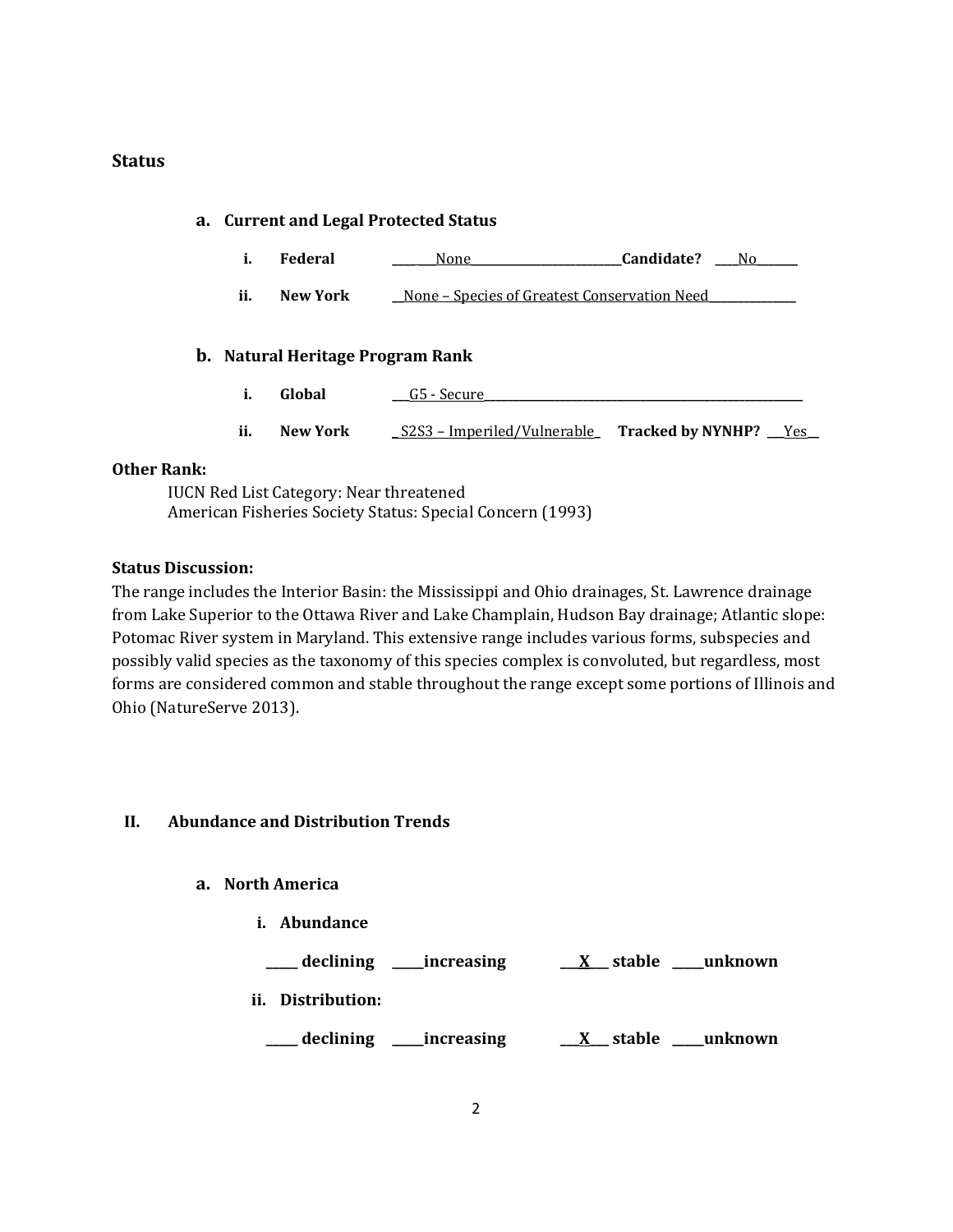| Time frame considered: | 1997-2013 |
|------------------------|-----------|
|------------------------|-----------|

- **b. Regional** 
	- **i. Abundance**

**\_\_\_\_\_ declining \_\_\_\_\_increasing \_\_X\_\_\_ stable \_\_\_\_\_\_unknown ii. Distribution: \_\_\_\_\_ declining \_\_\_\_\_increasing \_\_X\_\_\_ stable \_\_\_\_\_\_\_unknown Regional Unit Considered:\_\_\_\_\_\_\_\_Northeast\_\_\_\_\_\_\_\_\_\_\_\_\_\_\_\_\_\_\_\_\_\_\_\_\_\_\_\_\_\_\_\_\_\_\_\_\_ Time Frame Considered: \_\_\_\_\_\_\_\_\_\_\_\_\_\_\_\_\_\_\_\_\_\_\_\_\_\_\_\_\_\_\_\_ \_\_\_\_\_\_\_\_\_\_\_\_\_\_\_\_\_\_\_\_\_\_\_**

**c. Adjacent States and Provinces**

| <b>CONNECTICUT</b>                 | Not Present $X$ |                     | No data $\_\_\_\_\_\_\_\_\_\_\_\$          |
|------------------------------------|-----------------|---------------------|--------------------------------------------|
| <b>MASSACHUSETTS</b>               | Not Present $X$ |                     | No data $\_\_\_\_\_\_\_\_\_\_\_\_\_\_\_\_$ |
| <b>NEW JERSEY</b>                  | Not Present $X$ |                     | No data $\_\_$                             |
| <b>ONTARIO</b>                     |                 | Not Present _______ | No data ______                             |
|                                    |                 |                     |                                            |
| i. Abundance                       |                 |                     |                                            |
|                                    |                 |                     |                                            |
| ii. Distribution:                  |                 |                     |                                            |
|                                    |                 |                     |                                            |
|                                    |                 |                     |                                            |
| Listing Status: <i>L. ovata</i> S4 |                 |                     |                                            |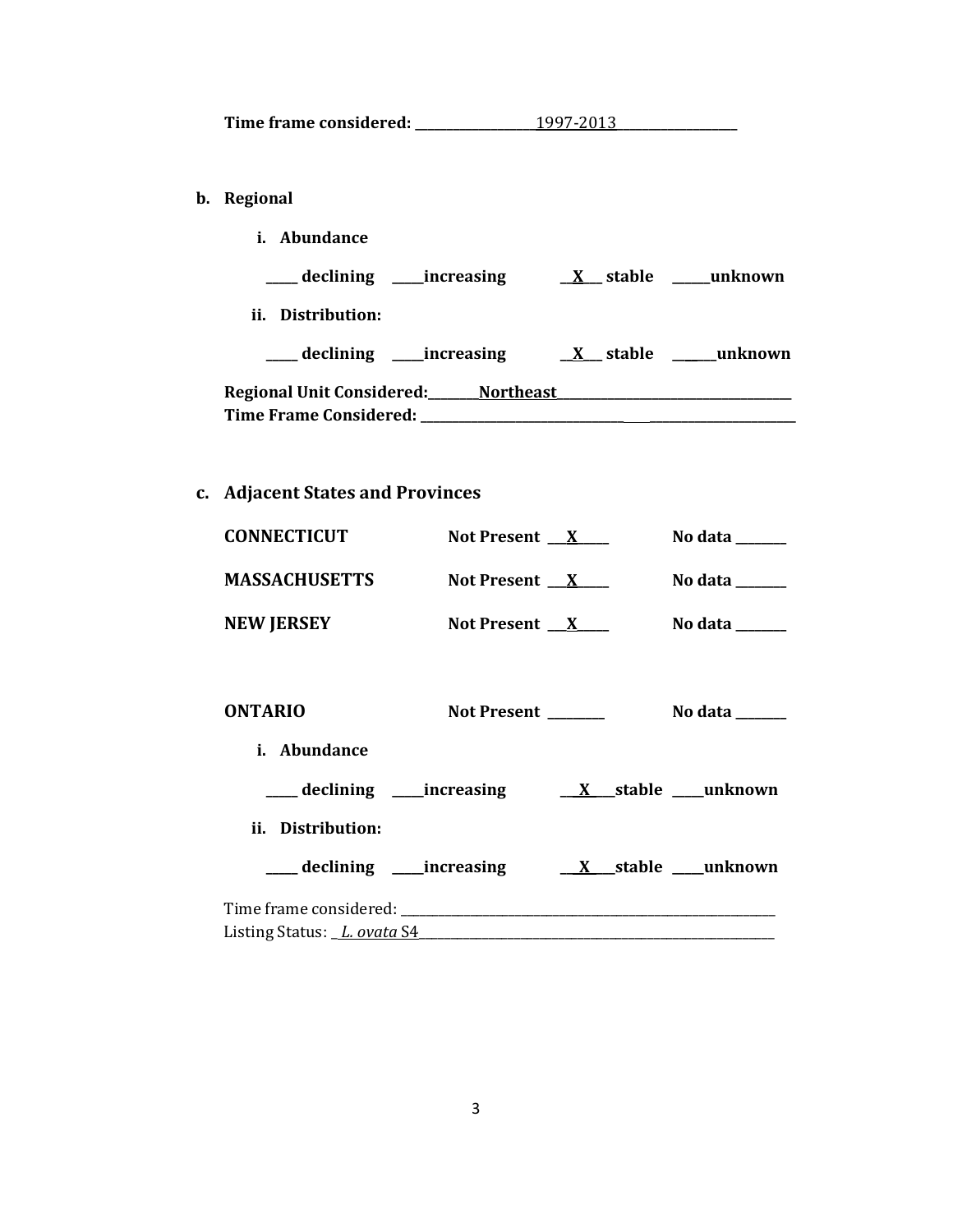| PENNSYLVANIA Not Present ________ No data _____ |                                                             |                                     |
|-------------------------------------------------|-------------------------------------------------------------|-------------------------------------|
| i. Abundance<br>ii. Distribution:               |                                                             |                                     |
|                                                 | ___declining ___increasing ___ <u>X__</u> stable ___unknown |                                     |
|                                                 |                                                             |                                     |
| <b>QUEBEC</b>                                   | Not Present __ <u>__X</u> ___                               | No data $\_\_$                      |
| <b>VERMONT</b>                                  | Not Present _______                                         | No data _______                     |
| i. Abundance<br>ii. Distribution:               |                                                             |                                     |
|                                                 |                                                             |                                     |
| d. NEW YORK<br>i. Abundance                     |                                                             | No data $\_\_\_\_\_\_\_\_\_\_\_\_\$ |
| ii. Distribution:                               |                                                             |                                     |
|                                                 |                                                             |                                     |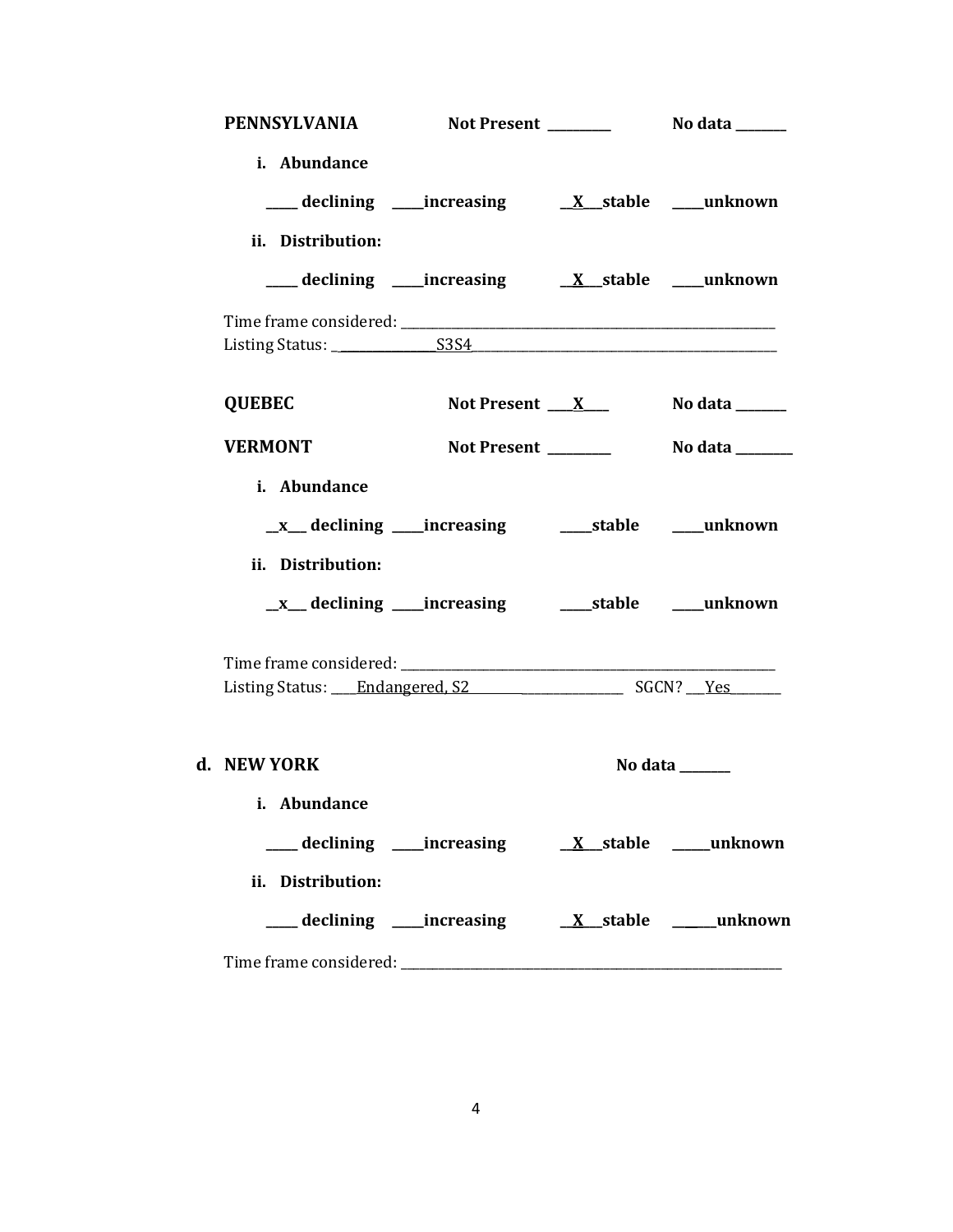### **Monitoring in New York.**

As part of a State Wildlife Grant, NYSDEC Region 8 Fisheries and Wildlife staff is conducting a baseline survey of tributaries in central and western NY for native freshwater mussels 2009 – 2017.

### **Trends Discussion:**

Trends for New York populations are difficult to determine as most historic data comes from opportunistic naturalist collections, as opposed to more comprehensive baseline surveys. For example, mussels were documented for the first time in 50 of the 106 streams surveyed to date by the Southern Lake Ontario mussel inventory project (Mahar & Landry 2013). This is because many of these streams had never before been surveyed for mussels, not because mussel distribution has dramatically increased. In North America, approximately 2/3 to ¾ of native mussel species are extinct, listed as endangered or threatened, or are in need of conservation status (Williams *et al.*  1993; Stein *et al.*2000). Based on New York's Natural Heritage S-rank, sparse historical data, and the plight of North America's freshwater mussels, it is assumed that trends are declining due to a myriad of environmental stressors.

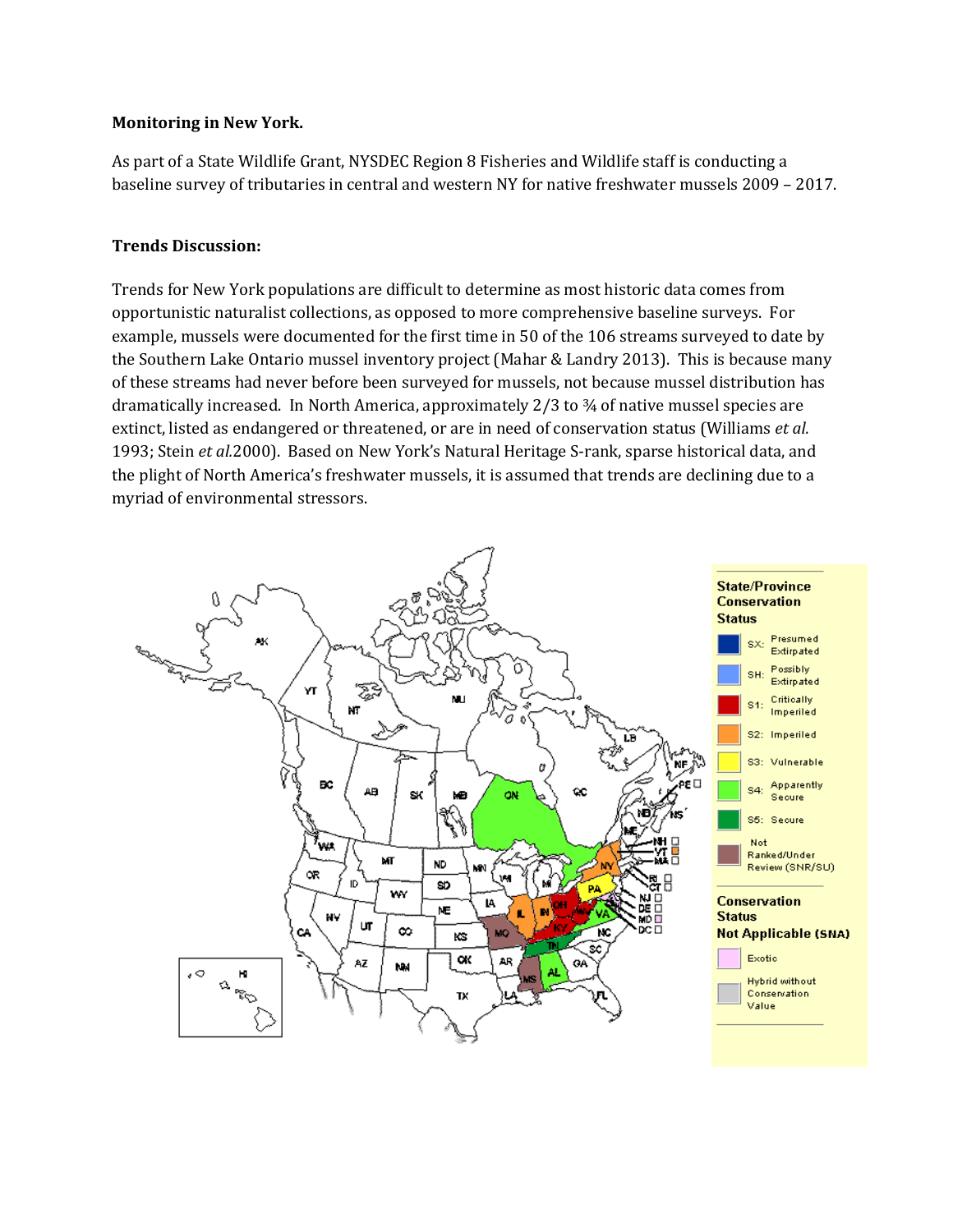Figure 1. *L. ovata* distribution in North America. This extensive range includes various forms, subspecies and possibly valid species as the taxonomy of this species complex is convoluted (NatureServe 2013).



Figure 2: Post 1970 *L. ovata* distribution in New York State, left. Post 1970 distribution of *L. ovata* and *L. cardium* combined, right. (Mahar & Landry 2013; Harman and Lord 2010; The Nature Conservancy 2009; White et al. 2011; New York Natural Heritage Program 2013).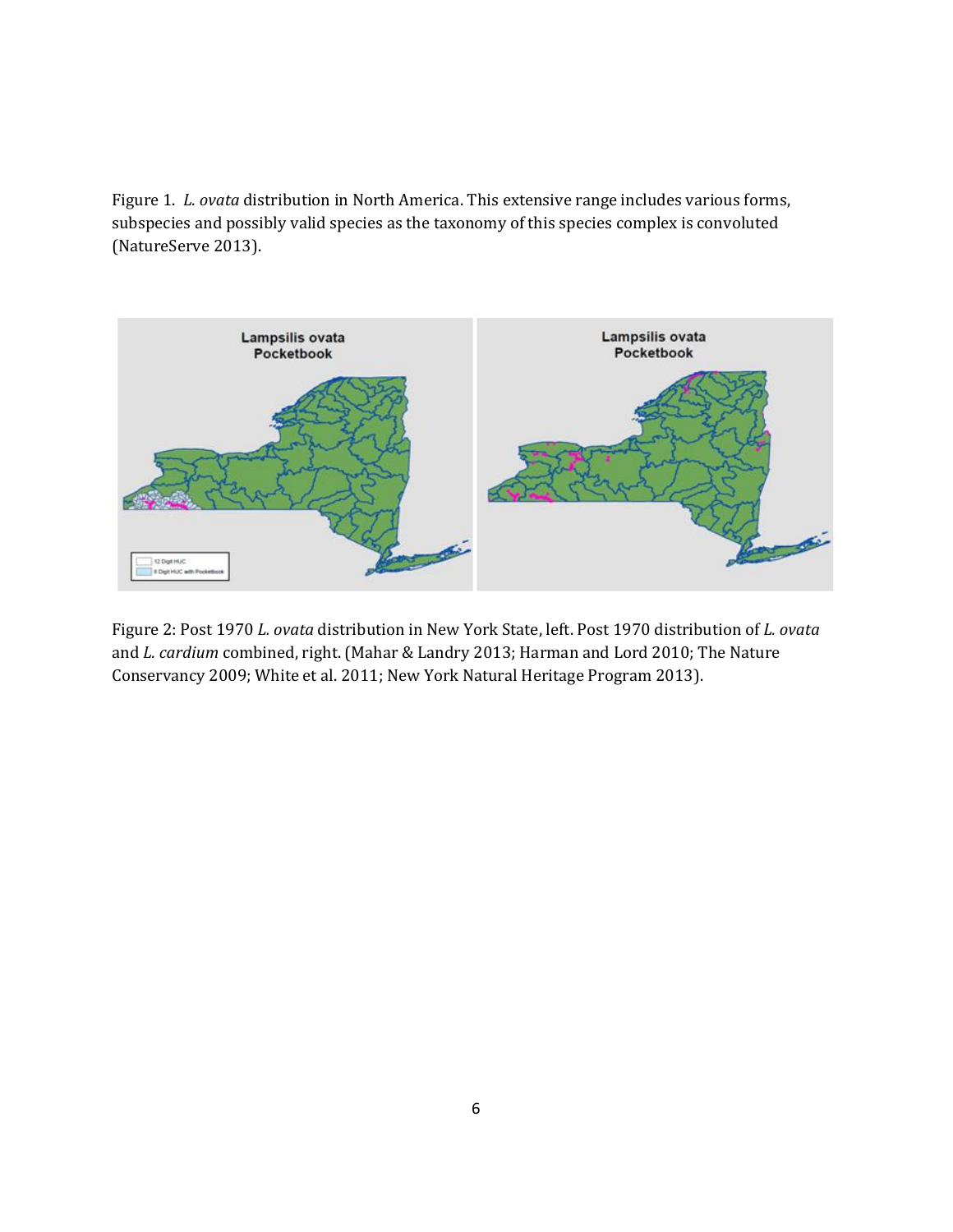### **III. New York Rarity, if known:**

| <b>Historic</b> | # of Animals | # of Locations | % of State                                        |
|-----------------|--------------|----------------|---------------------------------------------------|
| prior to 1970   | unknown      |                | at least 4 waterbodies 2-3 of 56 HUC 8 watersheds |
| prior to 1980   |              |                |                                                   |
| prior to 1990   |              |                |                                                   |

### **Details of historic occurrence:**

In New York, *L. ovata* has been found in many sites in the Allegheny basin (Strayer & Jirka 1997).

| Current |          | # of Animals # of Locations |  | % of State                             |
|---------|----------|-----------------------------|--|----------------------------------------|
|         | 286 live |                             |  | 5 waterbodies 3 of 56 HUC 8 watersheds |

### **Details of current occurrence:**

Since 1970, *L. ovata* has been found in five New York waterbodies.

A total of 286 *L. ovata* were found at 36 of 105 sites surveyed in the Allegheny basin. The greatest catches (up to 7 per hour) were in the Allegheny River near and upstream of Olean. *L. ovata* was also found in Olean Creek, Oswayo Creek, Conewango Creek, and Cassadaga Creek, where it was present at relatively low numbers. *L. ovata* populations were considered viable at 18 of the sites where they were found (The Nature Conservancy 2009).

Also in the Allegheny watershed, Strayer & Jirka (1997) noted a recent occurrence in French Creek. *L. ovata* are known to be present in the French Creek watershed (Crabtree personal communication 2008), therefore, this referenced occurrence is thought be *L. ovata.* 

Based on shell morphology (where documentation has been available, such as in recent surveys of the Erie and Southern Lake Ontario basins) and location, mussels found throughout the remainder of New York are assumed to be *L. cardium*, and have been classified as such for the purpose of this assessment.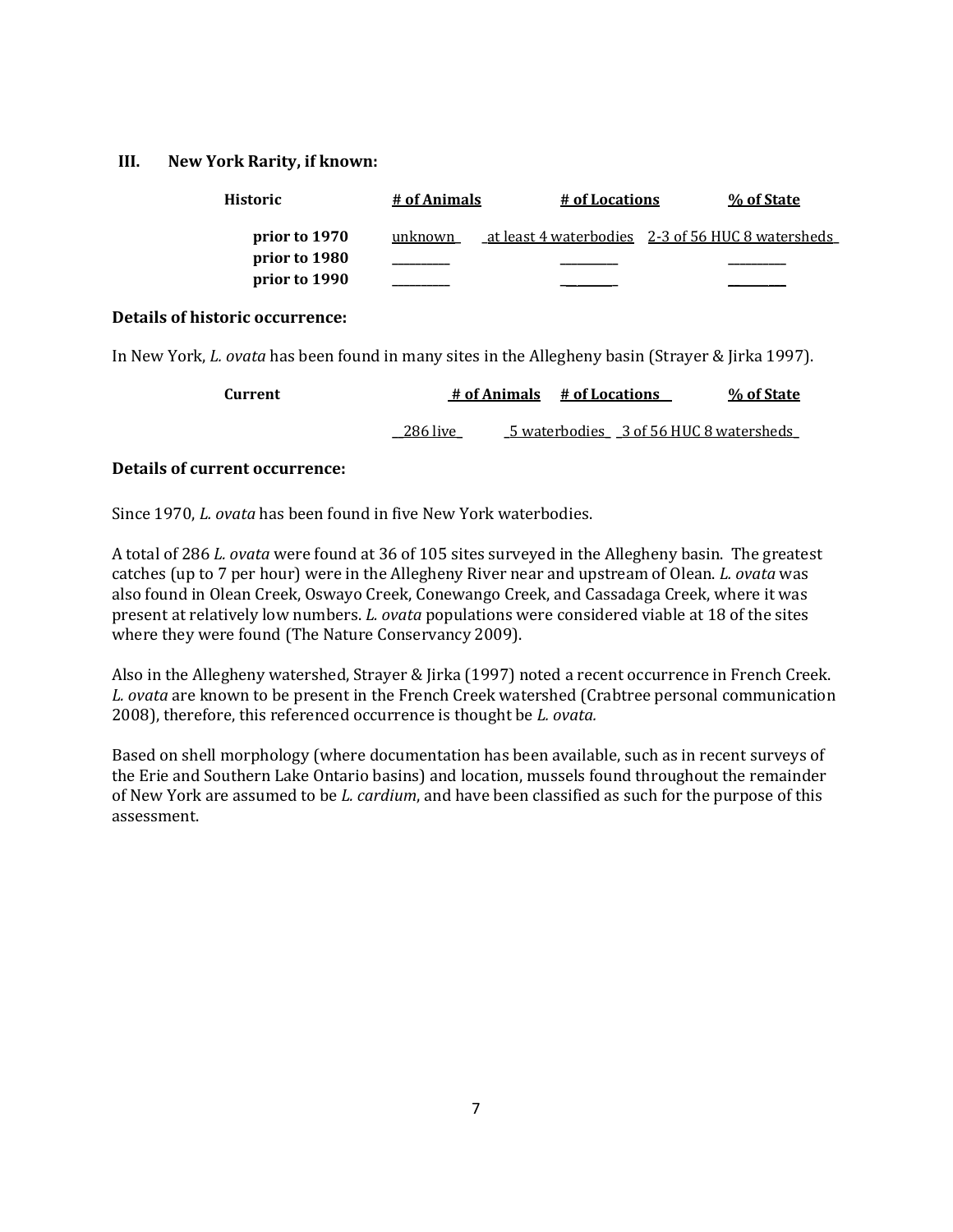#### **New York's Contribution to Species North American Range:**

| % of NA Range in New York | <b>Classification of New York Range</b> |
|---------------------------|-----------------------------------------|
| $\frac{100}{2}$ (endemic) | Core                                    |
| 76-99                     | $\underline{x}$ Peripheral              |
| 51-75                     | Disjunct                                |
| 26-50                     | Distance to core population:            |
| $X = 1-25$                | 330 km                                  |

### **IV. Primary Habitat or Community Type:**

**1.** Medium River; Low Gradient; Assume Moderately Buffered (Size 3+ rivers); Transitional Cool

**2.** Medium River; Low-Moderate Gradient; Assume Moderately Buffered (Size 3+ rivers); Warm

**3.** Medium River; Low Gradient; Assume Moderately Buffered (Size 3+ rivers); Warm

### **Habitat or Community Type Trend in New York:**

| <u>__</u> Declining<br><b>Stable</b> | __ Increasing <u>X</u> _Unknown              |  |
|--------------------------------------|----------------------------------------------|--|
|                                      |                                              |  |
| <b>Habitat Specialist?</b>           | <b>Yes</b><br>$\mathbf{X}$<br>N <sub>0</sub> |  |
| <b>Indicator Species?</b>            | X Yes<br>No.                                 |  |

### **Habitat Discussion:**

*L. ovata* is considered a large creek or riverine species, usually found in strong currents, occasionally in riffles (Watters et al. 2009, Cummings and Mayer 1992, Parmalee and Borgan 1998). However, in Tennessee, it has been found to adapt well to impoundments, and may be found at depths between 2 and 20 feet (Parmalee and Borgan 1998). It occurs in substrates of sandy mud, coarse sand and gravel, and cobble, although it seems to thrive on a stable substrate composed of a high percentage of mud and silt (Watters et al. 2009, Cummings and Mayer 1992, Parmalee and Borgan 1998).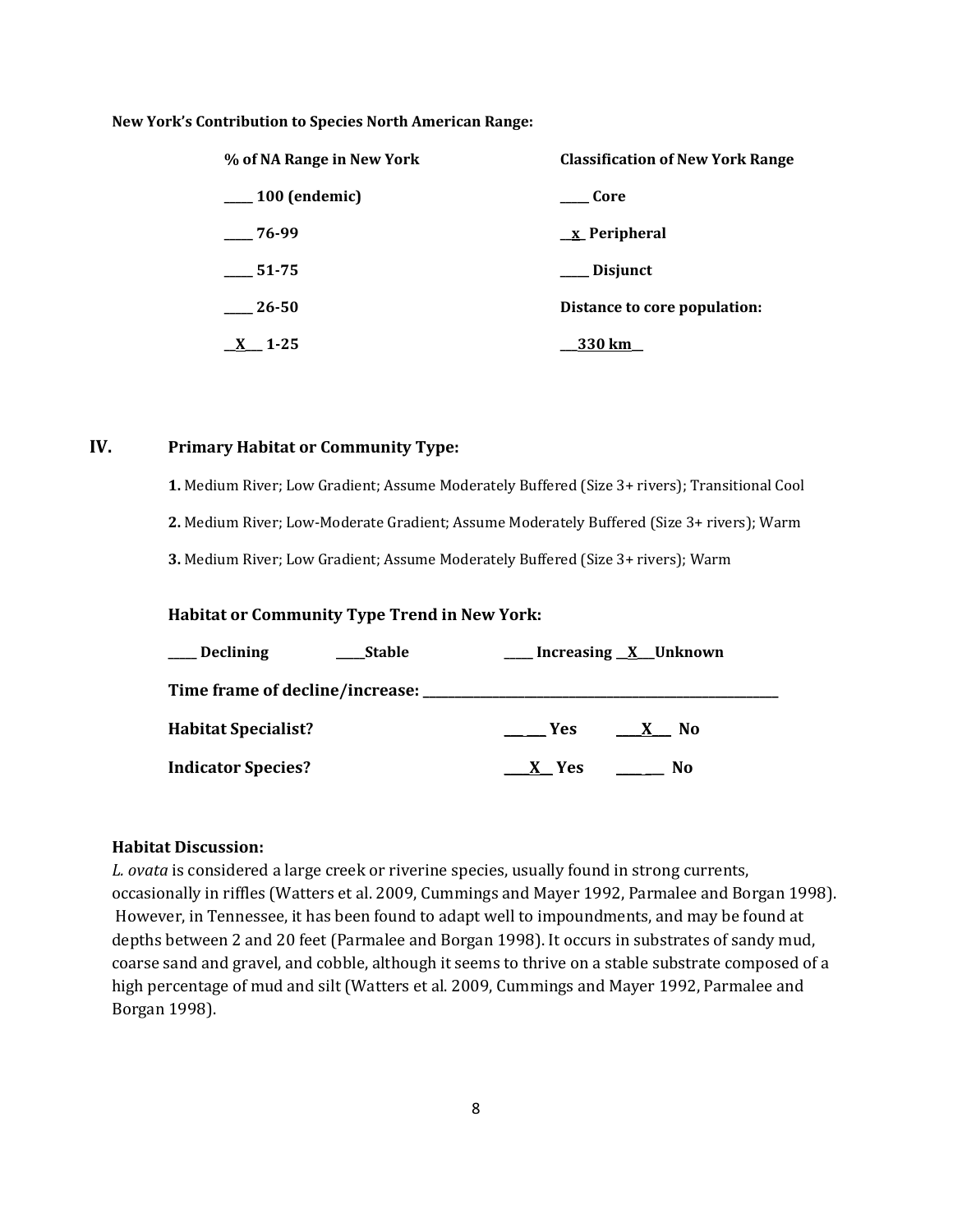- **V. New York Species Demographics and Life History**
	- **\_\_\_X\_\_\_ Breeder in New York**
		- **\_\_X\_\_\_ Summer Resident**
		- **\_\_\_X\_\_ Winter Resident**
		- **\_\_\_\_\_ Anadromous**
	- **\_\_\_\_\_ Non-breeder in New York**
		- **\_\_\_\_\_ Summer Resident**
		- **\_\_\_\_\_ Winter Resident**
		- **\_\_\_\_\_ Catadromous**
	- **\_\_\_\_\_ Migratory only**
	- **\_\_\_\_\_Unknown**

#### **Species Demographics and Life History Discussion:**

Upstream males release sperm into the water. Females downstream take up the sperm with incoming water. Fertilization success may be related to population density, with a threshold density required for any reproductive success to occur. Eggs are fertilized within the female. Like nearly all North American mussels, *L. ovata* must parasitize an often specific vertebrate host to complete its life cycle. It is suspected that some mussel populations are not recruiting because their hosts no longer occur with them. Once released by the female, glochidia must acquire a suitable host or die, usually within 24-48 hours. After attaching to a suitable host, glochidia encyst, usually at the fish's gills or fins and receive food and dispersal. Once the glochidia metamorphose into juveniles, they drop from the host. If they land in suitable habitat, they will burrow into the substrate, where they may remain for several years (Watters et al 2009).

In the adult form, freshwater mussels are basically sessile; movement is limited to a few meters of the lake or river bottom. The only time that significant dispersal can take place is during the parasitic phase. Infected host fishes can transport the larval unionids into new habitats, and can replenish depleted populations with new individuals. Dispersal is particularly important for genetic exchange between populations. Dispersal is likely to be a slow process for mussels which use resident fishes with limited home ranges as their hosts (COSEWIC 2003 in NatureServe 2013).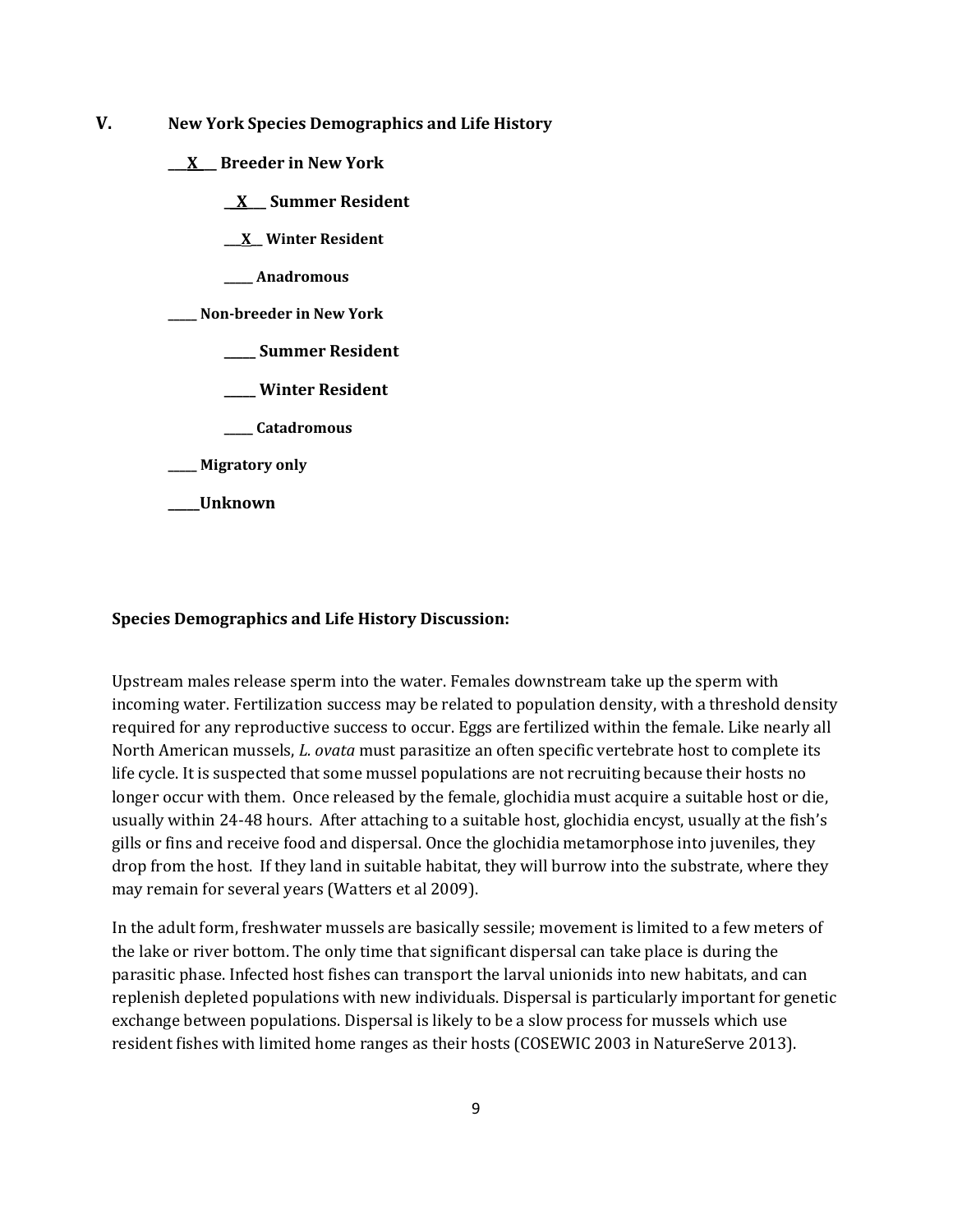The reproductive biology of *L. ovata* is thought to be similar to that of *L. cardium* (Watters et al. 2009). It is bradytictic, with glochidia developing from August to the following May (Ortmann 1919). The glochidial host is not known (NatureServe 2013), although Watters et al. (2009) notes that records of potential hosts for this species may be confused with those for *L. cardium*. Specimens rarely reach 20 years old (Watters et al. 2009).

### **VI. Threats:**

#### **Agricultural Runoff**

New York's largest populations of *L. ovata* are found in the Allegheny River upstream of Olean, with additional viable populations between Olean and Salamanca (The Nature Conservancy 2009). Although primarily a forested watershed, agriculture is present in the valleys adjacent to the Allegheny River and its tributaries near Olean, Allegany, Portville, and adjacent to Cassadaga and Conewango Creeks. Additionally, the French Creek watershed is highly agricultural (New York State Landcover 2010). Aquatic habitat lacking vegetated buffers of adequate width are threatened by runoff from urban areas, roads, lawns, and agricultural land (Gillis 2012). If best management practices are not closely adhered to, mussel habitat adjacent to wood harvest or agricultural land is subjected to pesticide, fertilizer, and silt/sediment runoff. During recent mussel surveys in Western and Central New York, it has been documented that sufficient vegetated riparian buffers are often lacking along known mussel streams (Mahar & Landry 2013), indicating that runoff is a major threat to resident mussel populations.

Species such as *L. ovata* that have a mantle modified to attract host fish are thought to rely on the visual acuity of their fish hosts to facilitate transfer of glochidia from the female to the host. For such species, this indicates that increases in turbidity associated with runoff may in interfere with reproduction and be especially detrimental to the species (Nedeau 2008).

The presence of pesticides and fertilizers in our rural watersheds is nearly ubiquitous (Haag 2012). And because pesticides and their associated surfactants adsorb onto sediment particles, sedimentation may act as a vector for their transport into the aquatic system (Haag 2012). Mussels are more sensitive to pesticides than many other animals (Watters et al. 2009). Although effects of pesticides are species-specific, sub-lethal levels of PCBs, DDT, malathion, and other compounds inhibit respiratory efficiency and accumulate in the tissues. Atrazine and permethrin at sublethal concentrations reduced juvenile growth (Bringolf et al. 2007a, 2007b) and environmental levels of atrazine altered mussel movement and aggregation behavior (Flynn and Spellman 2009). Pesticides can affect mussels in many ways, but the full range of long-term effects remains unknown (Haag 2012).

Fertilizer runoff is also a concern. High inputs of nitrogen from fertilizers can cause increases in ammonia in the water and the substrate, leading to direct toxicity for a wide range of mussel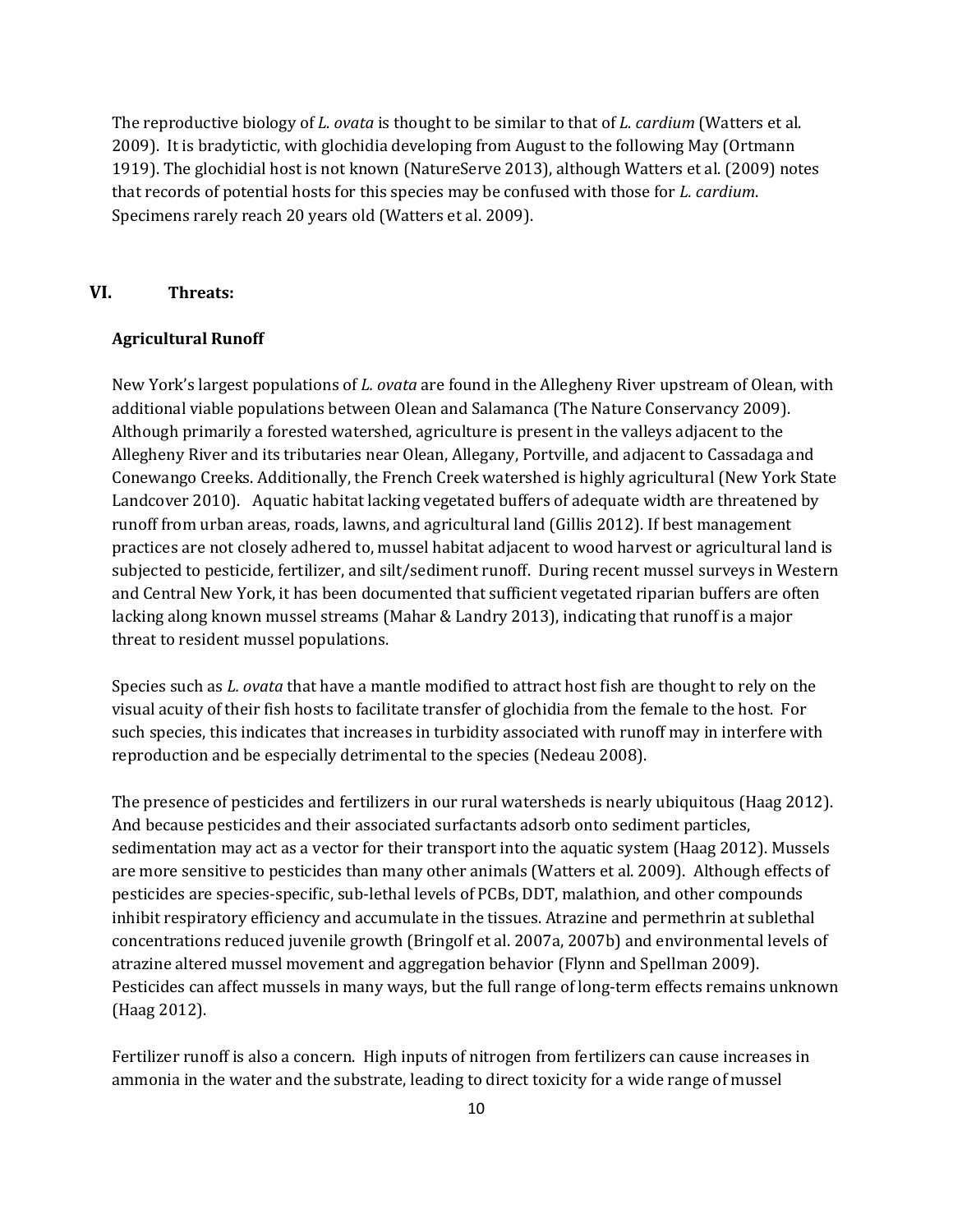species. Mussels, especially in their early life stages, are more sensitive to un-ionized ammonia than other organisms, and high sensitivity is seen across a range of species and life histories (Haag 2012). In addition, ammonia adsorbs to sediment particles, resulting in higher nitrogen concentrations in the substrate than in the overlying water. The nitrogen present in the interstitial spaces in the substrate is thought to result in juvenile mortality and to prevent recruitment by some mussel species (Strayer and Malcom 2012). Studies have suggested decreasing sediment loads entering aquatic systems as the best way to decrease the impact of numerous stressors for mussels in general (Roley et al. 2012).

#### **Runoff from Developed Land**

The habitat of *L. ovata* receives storm water runoff from the city of Olean and the village of Portville, either directly to the Allegheny River or through tributaries. Cassadaga Creek receives Jamestown's urban runoff via the Chadokoin River. All five New York waterbodies that host *L. ovata* populations are intermittently bordered by interstate highways, state routes, and/or local roads (New York State Landcover, 2010). These developed lands are likely sources runoff containing metals and road salts. Mussels are particularly sensitive to heavy metals, more so than many other animals used in toxicological tests (Keller & Zam 1991). Low levels of metals may interfere with the ability of glochidia to attach to the host (Huebner & Pynnonen 1992), suggesting that U.S. EPA ambient water quality criteria may not adequately protect mussels from toxic metals (Wang et al. 2011). In addition, increases in salinity from the runoff of salt used for clearing roads in winter may be lethal to glochidia and juvenile mussels (Keller & Zam 1991; Liquori & Insler 1985; Pandolfo et al. 2012). Based on these studies, the U.S. EPA's ambient water quality criterion for acute chloride exposures may not be protective of all freshwater mussels (Pandolfo et al. 2012).

#### **Treated Waste Water**

The habitat of *L. ovata* receives treated wastewater from the city of Olean and the village of Portville, either directly to the Allegheny River or through tributaries. Cassadaga Creek receives treated effluent from the city of Jamestown sewage treatment plant (SPDES 2007). Recent studies show that mussel richness and abundance decrease with increased proximity to sewage effluent (Wildenberg 2012). The input of biomaterial from waste water treatment plants depletes dissolved oxygen levels, negatively impacting mussels. Ammonia from wastewater treatment plants has been found to be toxic to glochidia (Goudraeu et al. 1993) and at sub-lethal exposure, adult mussels exhibit decreased respiratory efficiency (Anderson et al*.* 1978). Endocrine disrupters from pharmaceuticals are also present in municipal sewage effluents and are increasing common in rivers and lakes (Haag 2012). In mussels, chronic exposure to estrogenic compounds in effluents caused feminization of male mussels, but these individuals did not produce eggs, suggesting major disruption of reproductive function (Gagne et al. 2011). The long term effects of these compounds on mussels are unknown (Haag 2012). It should be noted that in the Susquehanna Basin, Harman and Lord (2010) found no evidence that waste water treatment plants were responsible for reductions in mussel species of greatest conservation need.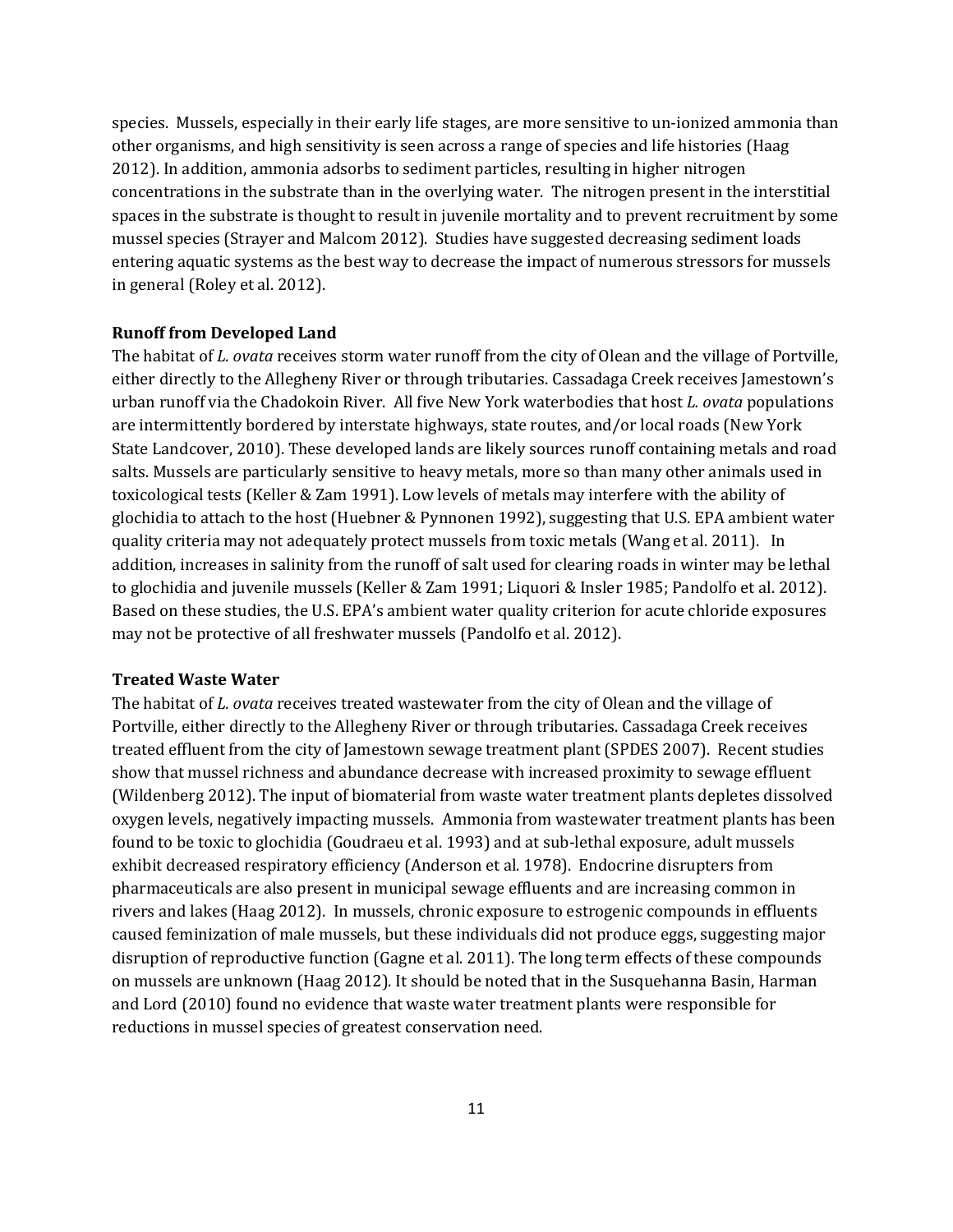#### **Flood Control Projects**

Large stretches of *L. ovata* habitat are within the leveed portions of the Allegheny River, Olean Creek, and Oswayo Creek ("New York State Flood Protection" 2013). These structures confine larger rivers, preventing the river from inundating its natural floodplains and wetlands to minimize flood damage. Additionally, many smaller streams have been channelized and bermed by landowners and highway departments to protect farm fields and other structures. Channelization and dredging associated with flood control projects are catastrophic to mussels and have been implicated in the decline of some populations (Watters et al. 2009). The result of these projects is altered seasonality of flow and temperature regimes, increased stream velocities, unstable substrates, changed patterns of sediment scour and deposition, including streambank erosion, altered transport of particulate organic matter (the food base for mussels), and a general degradation of stream habitat (Benke 1999; Yeager 1993; Nedeau 2008).

#### **Habitat Modifications**

Ecosystem modifications, such as isolated occurrences of flood control channel dredging, instream work associated with bridge replacement, or gravel mining, and vegetation removal kill mussels and destroy their habitat. For example, dredging for vegetation removal has been shown to remove up to 23% of mussels in spoils (Aldridge 2000). Further evidence for disruption was provided by mussel surveys adjacent to approximately 20 river miles of Conewango Creek that had been channelized and straightened in the first half of the 20th century. The resulting "dredge" had no riffle or run habitat and sites just below and above this channelized section contained few or no mussels (The Nature Conservancy 2009). Although limited in geographic scope these habitat modification activities have long term impacts on mussels and their distribution (Aldridge 2000).

#### **Invasive Species**

Invasive zebra mussels (*Dreissena polymorpha*) pose a potential threat to *L. ovata* populations in Cassadaga and Conewango Creeks, where they are present in the lower reaches. Chautauqua Lake's connection to Cassadaga Creek, Chadakoin Creek, is the main source of this exotic invasive (The Nature Conservancy 2009), which has been repeatedly cited as a threat to native mussel populations (Strayer & Jirka 1997; Watters et al. 2009). Studies have shown that *L. ovata* are significantly stressed by zebra mussels (Baker & Hornbach 1997). En masse, Dreissenids outcompete native mussels by efficiently filtering food and oxygen from the water. They reduce reproductive success by filtering native mussel male gametes from the water column and they can foul the shells of the native mussels to the point that their valves can no longer open. In heavily invested areas, they may transform a habitat by hardening the substrate, such that dislodged mussels are not able to rebury (USFWS 1994). Although zebra mussels will continue to cause problems for Chautauqua Lake, they currently appear to have minimal impact downstream. However, precautions should be taken to avoid invasions by zebra mussels to upstream locations, especially the headwater lakes in the Cassadaga system. Monitoring for zebra mussels in these lakes may provide early detection of this invader (The Nature Conservancy 2009).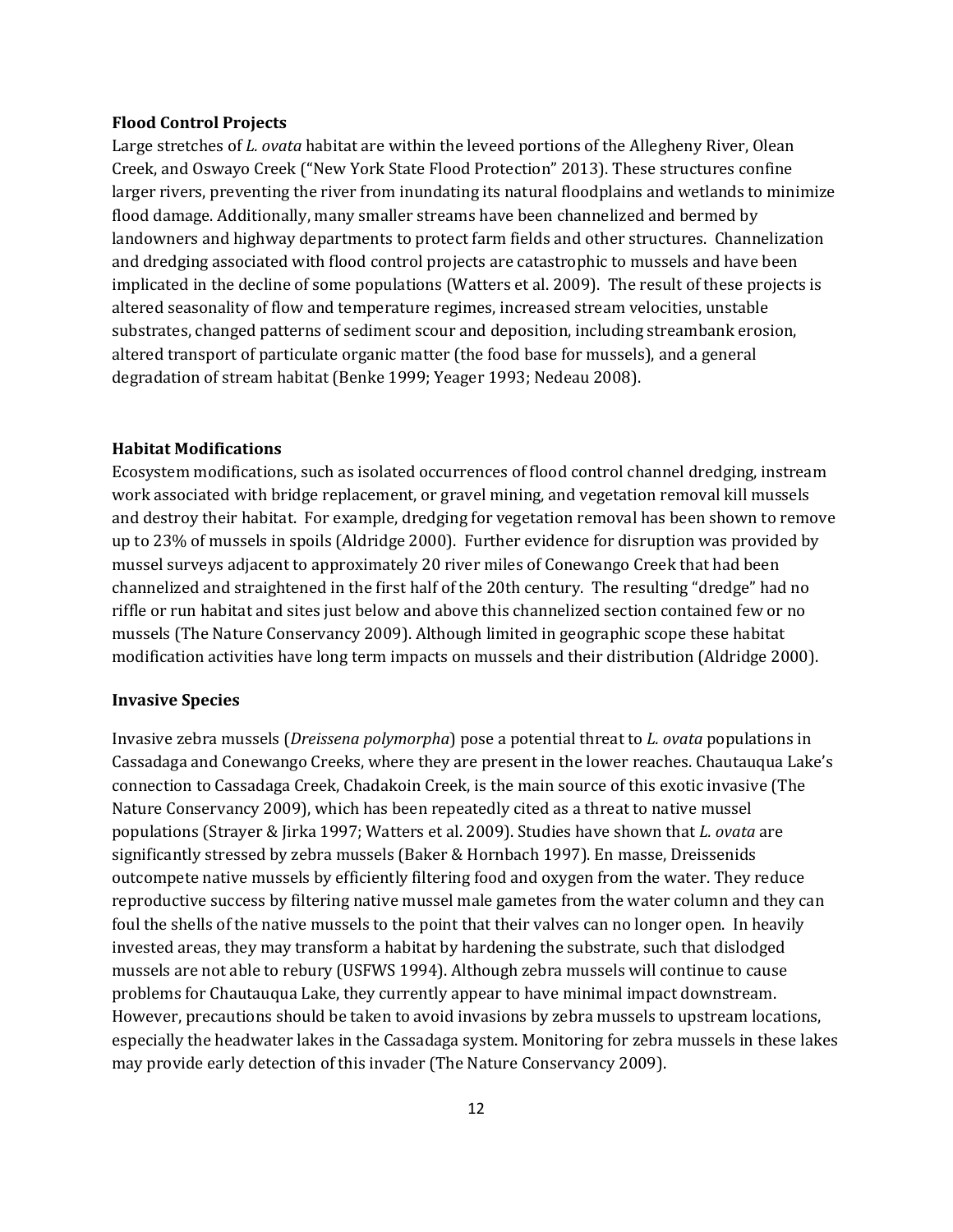#### **Climate Change**

Global climate change is expected (among other disruptions) to cause an increase in surface water temperatures in southern Ontario. Although many species are tolerant of warm water, higher water temperatures may be an added stress for some. Increased water temperatures may also increase algal growth, which could result in reductions in dissolved oxygen levels at night (Morris & Burridge 2006). Galbraith et al. (2010) recently showed how regional climate patterns coupled with changing local water regimes and management strategies have shifted mussel populations from thermally sensitive species to thermally tolerant species.

#### **Impoundments**

Across its range, impoundments likely contributed to the reduced distribution of mussels that we see today. Vaughn and Taylor (1999) observed a mussel extinction gradient with a gradual, linear increase in mussel species richness and abundance with increasing distance downstream from impoundments. Species and their hosts that require shallow, oxygenated, fast-flowing water quickly are eliminated. Continuously cold water from both increased water depth upstream of the dam and dam discharges downstream of the dam may prevent reproduction. Impoundment increases silt load and eutrophication, resulting in changes in the fish fauna, and therefore the availability of hosts. Dams represent distributional barriers to fish hosts, and therefore to the mussels themselves. The zoogeographic patterns of several species suggest a dam-limited range. Dams also act as sediment traps, often having many feet of silt and debris caught on their upstream side. These areas generally are without mussels. Below the dam, the tailwaters often have dense mussel beds, as these reaches are the only areas left that still have oxygenated, fast moving water. This is exemplified by the distribution of beds in the lower Muskingum River, Ohio (Stansbery & King 1983; ESI 1993c).

In addition, improperly sized and poorly installed or poorly maintained culverts have impacts similar to dams in that they fragment habitat, preventing the movement by host fish, and effectively isolating mussel populations. And because culverts are located at nearly every road-stream intersection, there is the potential for landscape level fragmentation of mussel habitat.

#### **Are there regulatory mechanisms that protect the species or its habitat in New York?**

## **\_\_\_\_\_\_ No \_\_\_\_\_ Unknown**

**\_\_\_X\_\_\_ Yes**

Mussel habitats receive some generic protection under several New York State regulations (NYCRR) promulgated under the authority of the New York Environmental Conservation Law (ECL), specifically Part 608 of the NYCRR: Use and Protection of Waters, and Part 617 of the NYCRR: State Environmental Quality Review (SEQR). Part 608 provides protection of some mussel habitats by regulating and requiring environmental review of the modification or disturbance of any "protected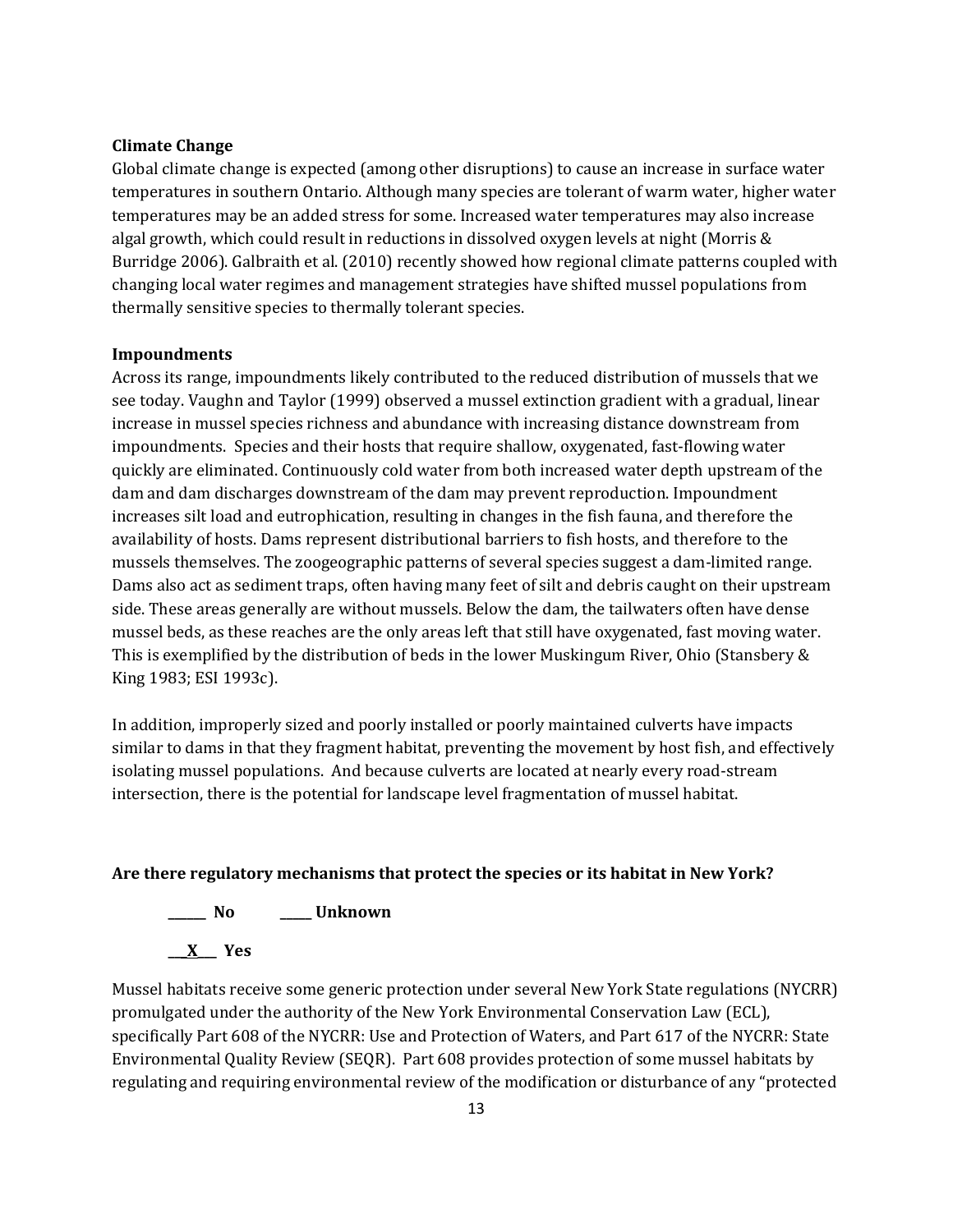stream", its bed or bank, and removal of sand, gravel or other material from its bed or banks (608.2 Disturbance of Protected Streams). This does not provide adequate protection of mussels and their habitats as it only protects streams or particular portions of a streams for which there has been adopted by NYSDEC or any of its predecessors any of the following classifications or standards: AA,  $AA(t)$ , A,  $A(t)$ , B,  $B(t)$  C(t), or Streams designated (t)(trout) also include those more specifically designated (ts)(trout spawning). Mussels habitats may also receive some additional protections as the construction, repair, breach or removals of dams, and the excavation and placement of fill in navigable waters are subject to regulation and environmental review under Part 608, 608.3 and 608.5 respectively. Under part 608, projects requiring a permit can be conditioned by NYSDEC to include best management practices, such as sediment and erosion protections. Through the review process, these projects can also be modified to reduce impacts in order to meet permit issuance standards.

Under Part 608, protection of unlisted species of mussels is general and relatively limited. More importantly, Class C and D waters with mussels do not receive protection under these regulations. A significant portion of the New York's mussel resources occur within Class C and D waters. An additional but not insignificant gap in protection occurs because agricultural activities consisting of the crossing and re-crossing of a protected stream by livestock or wheeled farming equipment normally used for traditional agricultural purposes or of withdrawing irrigation water in a manner which does not otherwise alter the stream, are exempt from these regulations and environmental review.

Water quality certifications required by Section 401 of the Federal Water Pollution Control Act, Title 33 United States Code 1341(see subdivision (c)of this Section)may provide protection for freshwater mussels and their habitats from some activities that would potentially have adverse impacts by regulating construction or operation of facilities that may result in any discharge into navigable waters. Water quality certifications set water quality-related effluent limitations, water quality standards, thermal discharge criteria, effluent prohibitions and pretreatment standards for projects on navigable waters.

The State Environmental Quality Review (SEQR, Part 617 NYCRR) may also protect mussels and their habitats by requiring the consideration of environmental factors into the existing planning, review and decision-making processes of state, regional and local government agencies for activities that require discretionary approval. SEQR requires the preparation of an Environmental Impact Statement, including an alternatives analysis, for those activities that may result in a substantial adverse change in ground or surface water quality; a substantial increase in potential for erosion, flooding, leaching or drainage problems; the removal or destruction of large quantities of vegetation or fauna; substantial interference with the movement of any resident or migratory fish or wildlife species; impacts on a significant habitat area; substantial adverse impacts on a threatened or endangered species of animal or plant, or the habitat of such a species; other significant adverse impacts to natural resources; or, a substantial change in the use, or intensity of use, of land including agricultural, open space or recreational resources, or in its capacity to support existing uses.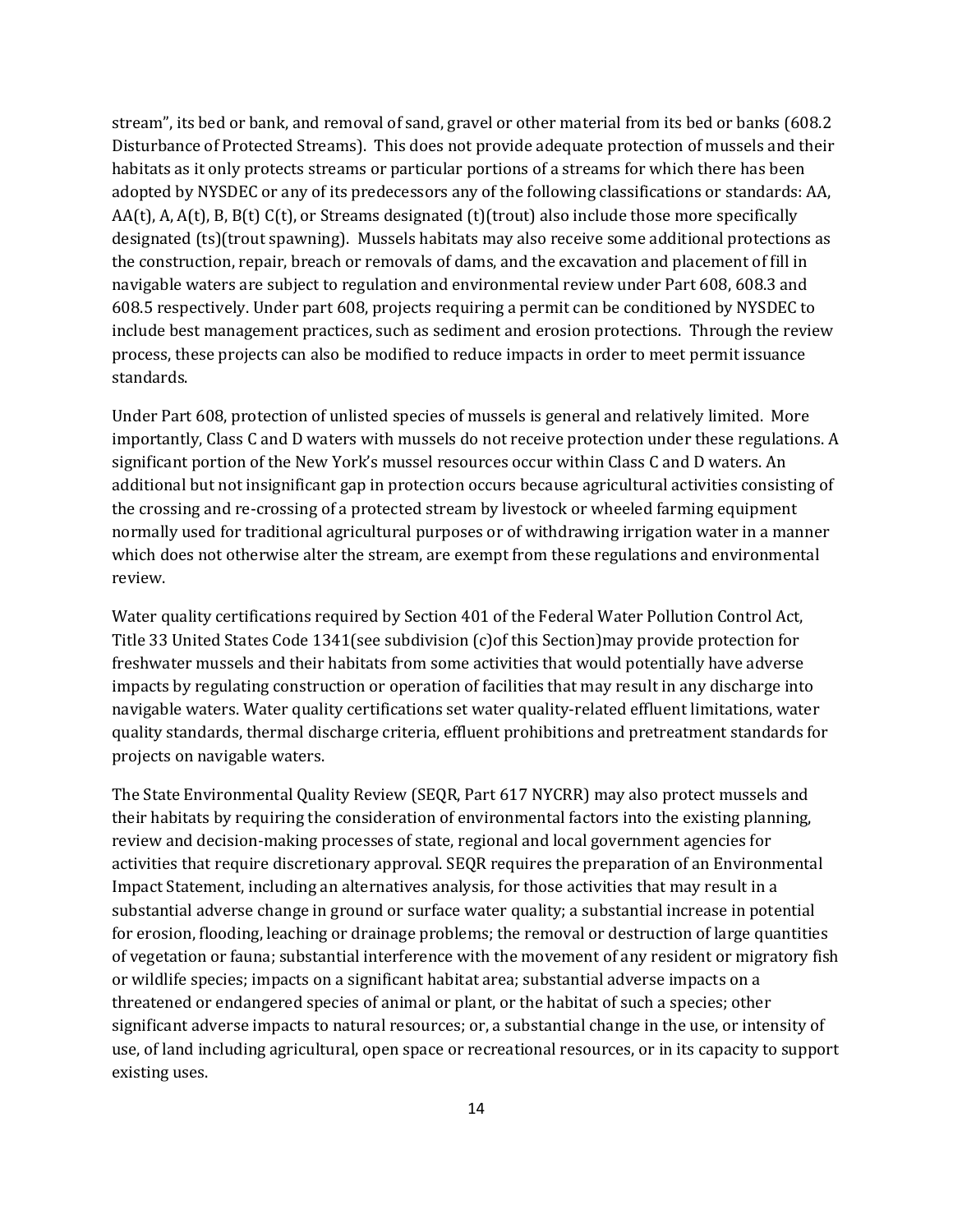New York State has numerous laws and regulations that both directly or indirectly protect waters of the state (mussel habitats) including regulations governing direct discharges to surface and groundwater, storm water, agricultural activities, pesticides, flood control, and dams. Without these regulations, mussels would certainly be in worse shape; however, most of these generic protections are not adequate in scope or specific enough to mussel threats to protect the mussel resources of New York State.

## **Describe knowledge of management/conservation actions that are needed for recovery/conservation, or to eliminate, minimize, or compensate for the identified threats:**

- Priority conservation efforts for this species should focus on, but not be limited to, the Allegheny River upstream of Olean and Portville, and Olean Creek.
- Modify marine mussel regulations or the definition of protected wildlife in NYCRR to clarify that freshwater mussels are protected under ECL. Current regulations could be interpreted that freshwater mussels may only be protected as shellfish without a season within the Marine District.
- Through landowner incentive programs or regulation, riparian buffers should be added/maintained/widened, along agricultural fields, subdivisions, and along major roads to decrease the levels of nitrogen, pesticides, sediment, heavy metals, salts from entering these aquatic systems.
- Require all state agencies to maintain appropriate vegetative buffers along streams, rivers and lakes on state-owned or state managed properties.
- Develop and implement a comprehensive monitoring strategy that identifies protocols, including locations and specific intervals, for regular monitoring of known mussel populations to detect assess trends and detect dangerous declines.
- Mussel sensitivity to particular pollutants should be considered or addressed in the regulation of wastewater and stormwater discharges to groundwater and surface waters, State Pollutant Discharge Elimination Systems (SPDES). This should be reflected in effluent limitations for discharges, including discharges from P/C/I facilities (Private/Commercial/Industrial), CAFO facilities (Concentrated Animal Feeding Operations), High Volume Hydraulic Fracturing Discharges, and Wastewater treatment plants, etc. Discharges whose receiving waters have mussels, particularly those with known populations of mussels listed as Endangered, Threatened, Special concern or SGCN, should be carefully reviewed for potential impacts to mussels. For example, deleterious levels of ammonia (a component of many types of discharges) and molluscicides (a commonly used water treatment chemical in discharged water) should not be permitted.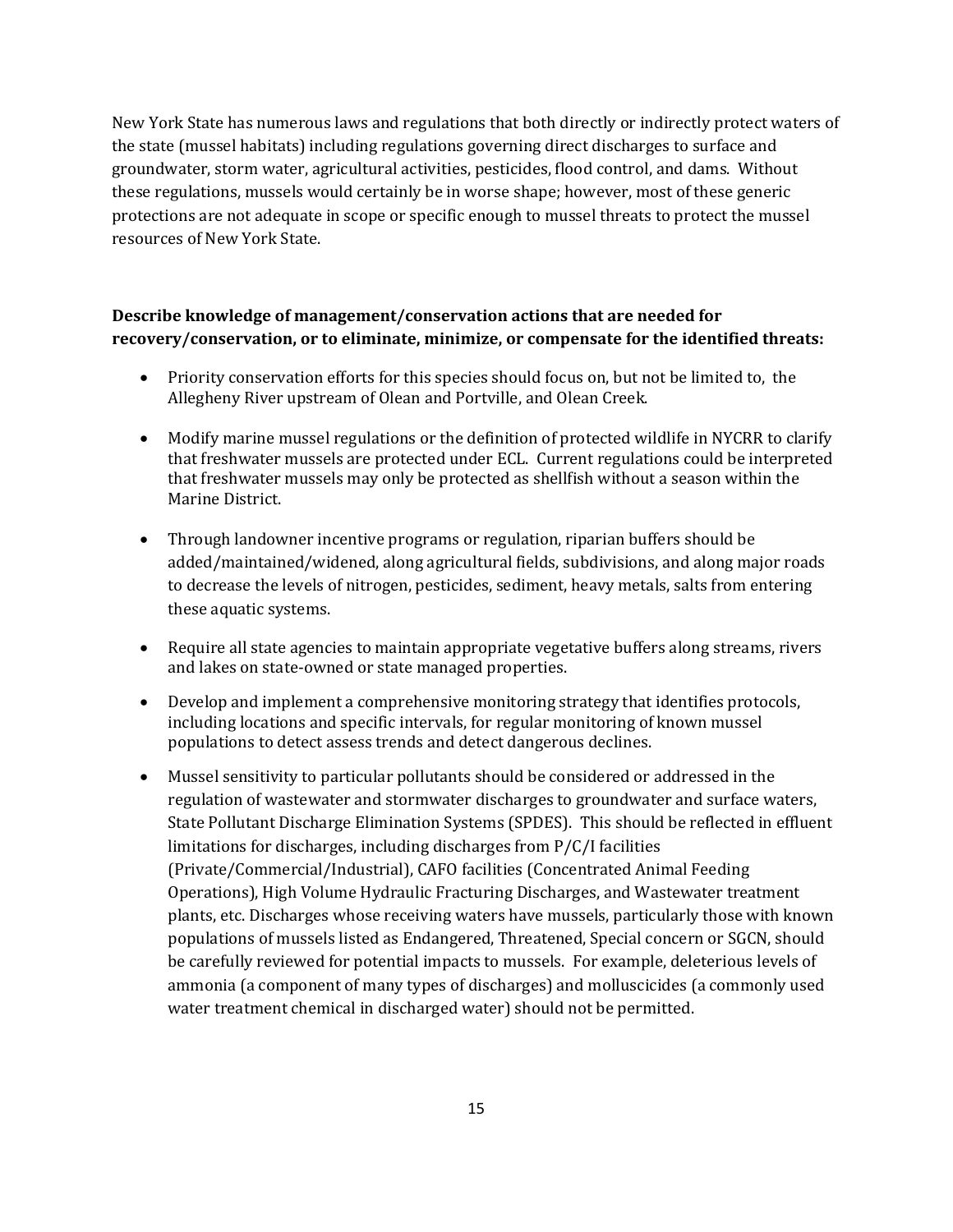- Coordinate with local wastewater treatment facilities to improve ammonia removal of treated discharge. This has been documented as a threat to Unionids at multiple life stages, and therefore needs to be addressed (Gillis, 2012).
- NYSDEC should consider sensitivity of freshwater mussels to specific pollutants in the establishment and setting of water quality standards and TMDLs for waters containing freshwater mussels. A Total Maximum Daily Load (TMDL) specifies the maximum amount of a pollutant that a waterbody can receive and still meet water quality standards. TMDLs account for all contributing sources (e.g. point & nonpoint sources, and natural background levels), seasonal variations in the pollutant load, and incorporate a margin of safety that accounts for unknown or unexpected sources of the pollutant. In essence, a TMDL defines the capacity of the waterbody to absorb a pollutant and still meet water quality standards. The Clean Water Act requires states to identify waterbodies that do not meet water quality standards after application of technology-based effluent limitations. For these "impaired waters," states must consider the development of alternative strategies, including TMDLs, for reducing the pollutants responsible for the failure to meet water quality standards.

The Comprehensive Wildlife Conservation Strategy (NYSDEC 2006) includes recommendations for the following actions for freshwater mussels:

## **Habitat management:**

- Manage areas of important mussel populations by controlling degradation factors (e.g..) Controlling livestock access, point source or non-point source pollution, flow alteration, etc.)
- Develop methods to improve and restore freshwater bivalve habitat.

## **Habitat research:**

- Conduct research to determine habitat parameters necessary for good populations of each species of species-at-risk listed mussels.
- Research flow requirements of freshwater bivalves and model the effects of flow changes both in volume and timing.
- Research all parameters of mussel habitat requirements including temperature, substrate, fish, flow, food, etc.

## **Habitat restoration:**

• Restore degraded habitat areas to allow for recolonization or reintroduction of listed mussels.

### **Invasive species control:**

- Develop a monitoring/control plan that includes measures to detect invasive species problematic to freshwater bivalves in all New York watersheds and actions that will be taken to control them before they become threats.
- Conduct research on control of exotic bivalve species that compete with native mussels and exotic crustaceans or fish which may prey on them.

### **Life history research:**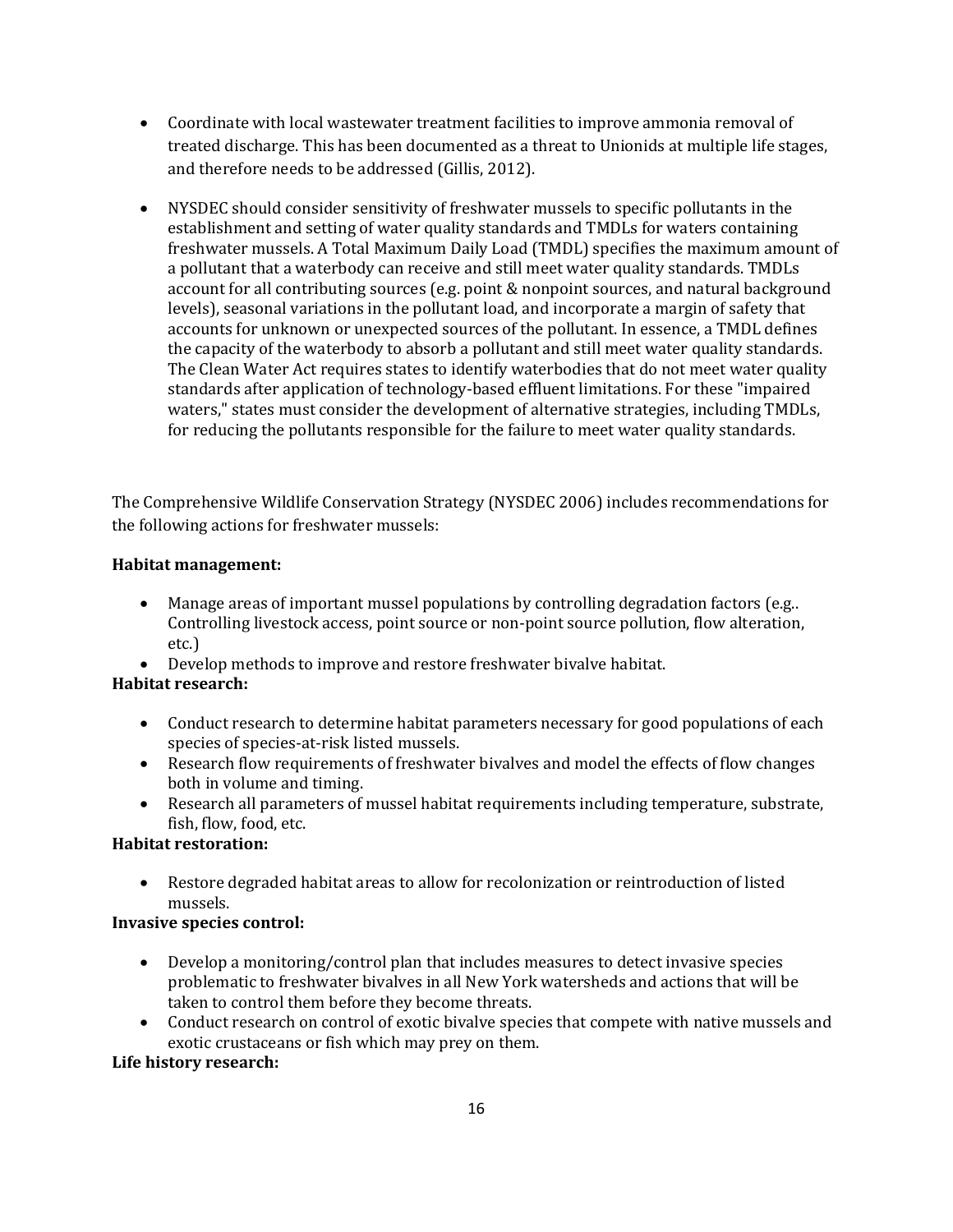- Research effects of pesticides and other chemicals, including ammonia, on all life stages of freshwater bivalves: sperm/egg, glochidia, larva, adults.
- Research potential interbreeding between *Alasmidonta varicosa* and *Alasmidonta marginata*  and, if occurring, evaluate the potential threat to *A. varicosa* population integrity.
- Determine fish hosts for species where this is not known for populations living in New York.
- Research population dynamics of listed mussel species including connectivity of populations or subpopulations and genetic distinctness of populations or subpopulations.
- Determine or confirm breeding phenology and habitat conditions necessary for successful breeding for listed mussels (e.g.. mussel density, pop. level of fish host, temp, flow).

## **Modify regulation:**

• Modify marine mussel regulations to be clearer that freshwater mussels are protected under ECL.

## **New regulation:**

- Ban the importation of fish that feed on freshwater mollusks (e.g., black carp).
- Require inclusion of all stages of freshwater mussels in testing for approval of new pesticides in New York*.*

## **Other action:**

- Develop an outreach program to private landowners through the Landowner Incentive Program to educate the public about freshwater mussel protection and initiate projects to prevent or repair impacts from land use on mussels.
- Increase regional permit control of development and highway projects that may impact native mussels.
- Develop standard monitoring/survey protocols for development projects in all watersheds in New York.
- Evaluate threats to mussels in each New York watershed and prioritize areas for actions to address the threats.
- Research the best survey methods both for detection of rare species and evaluation of population status and trends.
- Begin evaluation of members of the family Sphaeridae (fingernail clams) for inclusion into the species at risk list.

## **Population monitoring:**

- Conduct population estimates of species-at-risk listed mussel species in NY
- Conduct surveys to determine distribution of species-at-risk listed mussel species in NY.

## **Regional management plan:**

• Incorporate freshwater mussel goals and objectives into regional water quality and fish management plans and policies.

## **Relocation/reintroduction:**

• Where appropriate, reintroduce listed mussels into appropriate habitat within their historic range.

## **Statewide management plan:**

• Incorporate freshwater mussel goals and objectives into statewide water quality and fish management plans and policies.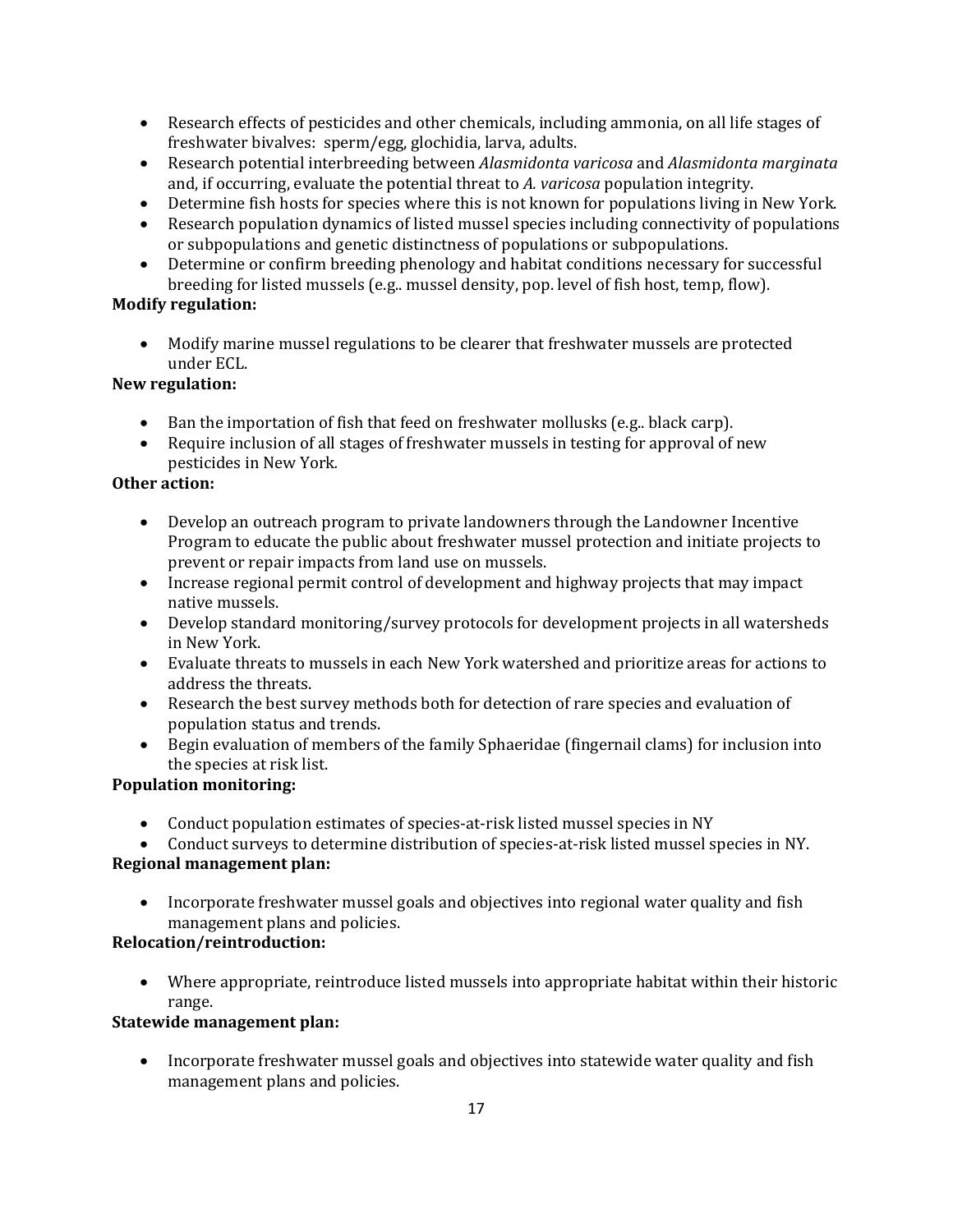### **VII. References**

- Aldridge, D. C. (2000). The impacts of dredging and weed cutting on a population of freshwater mussels (Bivalvia: Unionidae). *Biological Conservation*, *95*(3), 247-257.
- Anderson, K. B., Sparks, R. E., & Paparo, A. A. (1978). Rapid assessment of water quality, using the fingernail clam, *Musculium transversum*: Final Report. University of Illinois, Urbana. 130p.
- Baker, S. M., & Hornbach, D. J. (1997). Acute physiological effects of zebra mussel (*Dreissena polymorpha*) infestation on two unionid mussels, *Actiononaias ligamentina* and *Amblema plicata*. *Canadian Journal of Fisheries and Aquatic Sciences*, *54*(3), 512-519.
- Benke, A.C. (1990). A perspective on America's vanishing streams. *Journal of the N. American Benthological Society: 9*: 77-88
- Bringolf, R. B., Cope, W. G., Eads, C. B., Lazaro, P. R., Barnhart, M. C., & Shea, D. (2007). Acute and chronic toxicity of technical‐grade pesticides to glochidia and juveniles of freshwater mussels (unionidae). *Environmental Toxicology and Chemistry*, *26*(10), 2086-2093.
- Bringolf, R. B., Cope, W. G., Barnhart, M. C., Mosher, S., Lazaro, P. R., & Shea, D. (2007). Acute and chronic toxicity of pesticide formulations (atrazine, chlorpyrifos, and permethrin) to glochidia and juveniles of *Lampsilis siliquoidea*. *Environmental Toxicology and Chemistry*, *26*(10), 2101-2107.
- Cummings, K. S., & Mayer, C. A. (1992). *Field guide to freshwater mussels of the Midwest* (p. 194). Champaign, Illinois: Illinois Natural History Survey.
- COSEWIC. 2003. COSEWIC assessment and status report on the kidneyshell *Ptychobranchus fasciolaris* in Canada. Committee on the Status of Endangered Wildlife in Canada. Ottawa, Canada. 32 pp.
- Flynn, K., & Spellman, T. (2009). Environmental levels of atrazine decrease spatial aggregation in the freshwater mussel, *Elliptio complanata*. *Ecotoxicology and Environmental Safety*, *72*(4), 1228-1233.
- Gagné, F., Bouchard, B., André, C., Farcy, E., & Fournier, M. (2011). Evidence of feminization in wild *Elliptio complanata* mussels in the receiving waters downstream of a municipal effluent outfall. *Comparative Biochemistry and Physiology Part C: Toxicology & Pharmacology*, *153*(1), 99-106.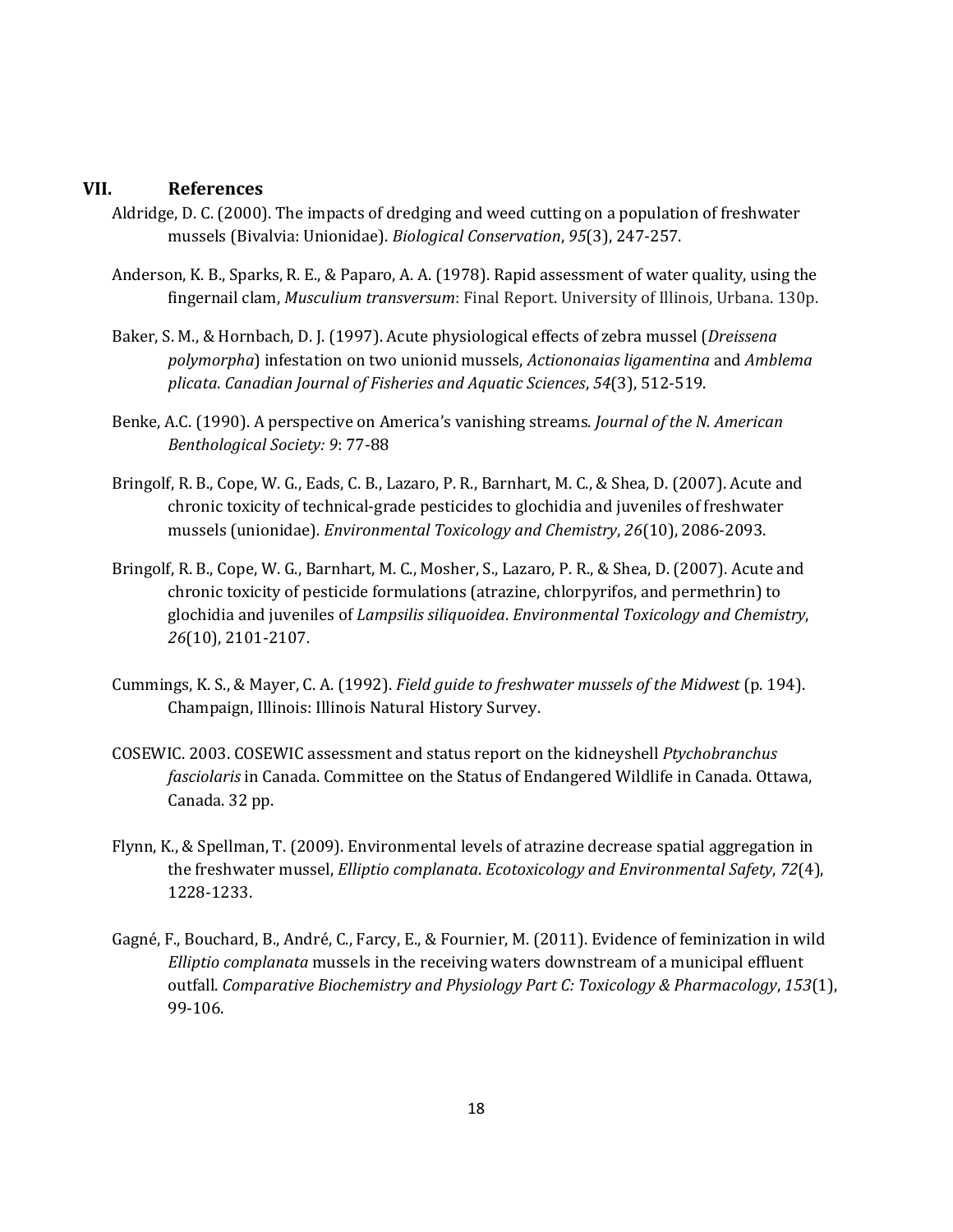- Galbraith, H. S., Spooner, D. E., & Vaughn, C. C. (2010). Synergistic effects of regional climate patterns and local water management on freshwater mussel communities. *Biological Conservation*, *143*(5), 1175-1183.
- Gillis, P. L. (2012). Cumulative impacts of urban runoff and municipal wastewater effluents on wild freshwater mussels (*Lasmigona costata*). *Science of the Total Environment*, *431*, 348-356.
- Goudreau, S. E., Neves, R. J., & Sheehan, R. J. (1993). Effects of wastewater treatment plant effluents on freshwater mollusks in the upper Clinch River, Virginia, USA. *Hydrobiologia*, *252*(3), 211- 230.
- Graf, D. and K. Cummings. (2011). MUSSELp Evolution: North American Freshwater Mussels. The MUSSEL Project. The University of Wisconsin. Available: [http://mussel](http://mussel-project.uwsp.edu/evol/intro/north_america.html)[project.uwsp.edu/evol/intro/north\\_america.html.](http://mussel-project.uwsp.edu/evol/intro/north_america.html)
- Haag, W. R. (2012). *North American freshwater mussels: natural history, ecology, and conservation*. Cambridge University Press.
- Harman, W.N. and P.H. Lord (2010). Susquehanna Freshwater Mussel Surveys, 2008-2010. Final report submitted to New York State Department of Environmental Conservation. SUNY Oneonta. Cooperstown, NY. 24 pp, plus appendix.
- Huebner, J. D., & Pynnönen, K. S. (1992). Viability of glochidia of two species of Anodonta exposed to low pH and selected metals. *Canadian Journal of Zoology*, *70*(12), 2348-2355.
- Keller, A. E., & Zam, S. G. (1991). The acute toxicity of selected metals to the freshwater mussel, *Anodonta imbecilis*. *Environmental Toxicology and Chemistry*, *10*(4), 539-546.
- Liquori, V. M., & Insler, G. D. (1985). Gill parasites of the white perch: Phenologies in the lower Hudson River. *New York Fish and Game Journal*, *32*(1), 71-76.
- Mahar, A.M. and J.A. Landry. (2013). State Wildlife Grants Final Report: Inventory of Freshwater Mussels in New York's Southeast and Southwest Lake Ontario Basins, 2008-2013. New York State Department of Environmental Conservation. Avon, NY. *In progress*.
- Morris, T. J. and M. Burridge. 2006. Recovery Strategy for Northern Riffleshell, Snuffbox, Round Pigtoe, Mudpuppy Mussel and Rayed Bean in Canada. *Species at Risk Act* Recovery Strategy Series. Fisheries and Oceans Canada, Ottawa, x + 76 pp.
- Natural Heritage Program Element Occurrences [ARC/INFO coverages] (2013). New York Natural Heritage Program, Albany, NY. Available: NYS Department of Environmental Conservation Master Habitat Data Bank's Data Selector.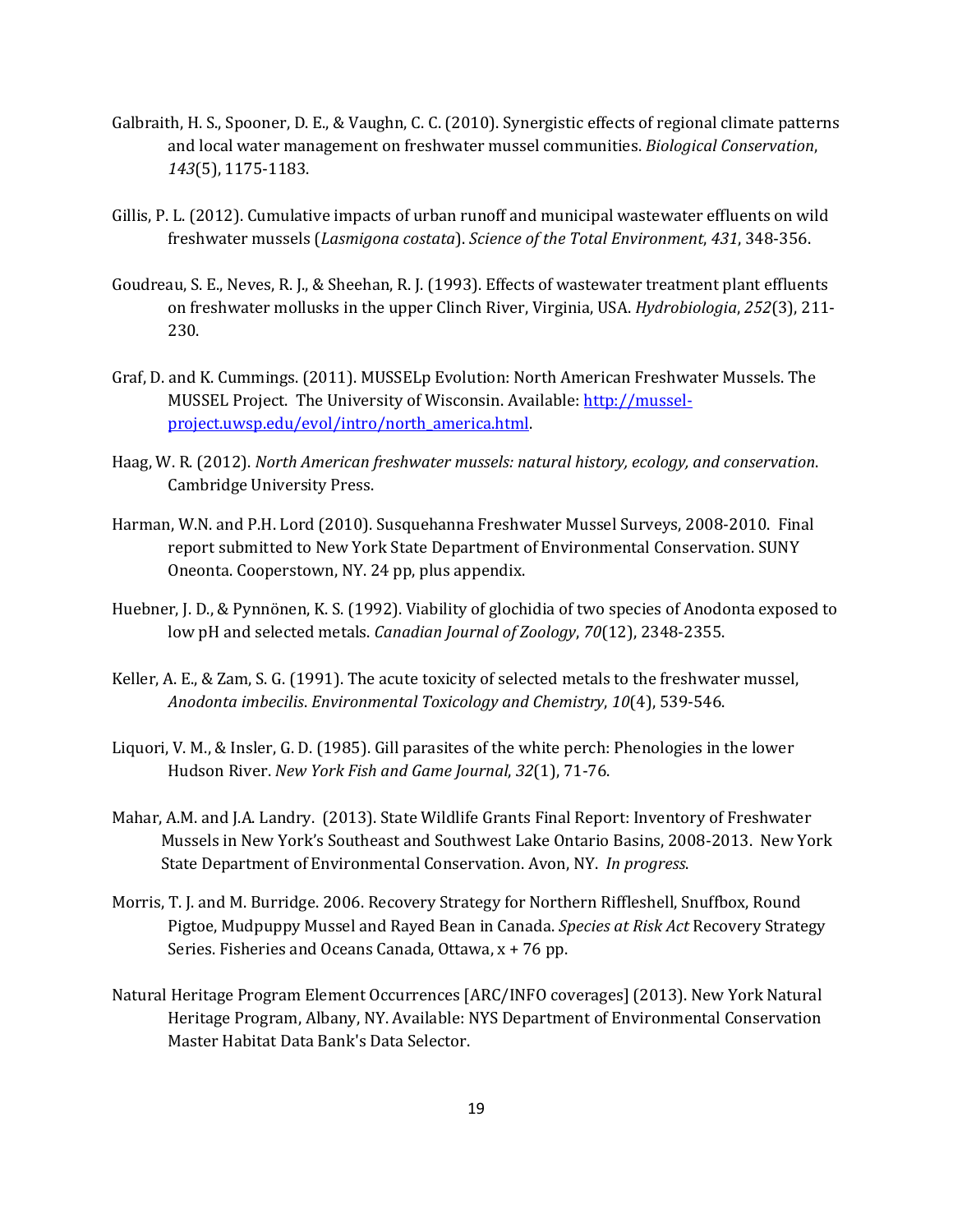- NatureServe. 2013. NatureServe Explorer: An online encyclopedia of life [web application]. Version 7.1. NatureServe, Arlington, Virginia. Available http://www.natureserve.org/explorer. (Accessed: February 12, 2013).
- Nedeau, E.J. 2008. *Freshwater Mussels and the Connecticut River Watershed.* Connecticut River Watershed Council, Greenfield, Massachusetts. Xviii+ 132 pp.
- New York State Department of Environmental Conservation. (2006). *New York State Comprehensive Wildlife Conservation Strategy*. Albany, NY: New York State Department of Environmental Conservation.
- New York State Flood Protection Project Details and Maps (2013). Retrieved from Department of Environmental Conservation website: http://www.dec.ny.gov/lands/59934.html
- New York State Landcover, Version 1. [SDE raster digital data] (2010). National Gap Analysis Program. Moscow, Idaho. Available: NYS Department of Environmental Conservation Master Habitat Data Bank's Data Selector.
- Northeastern Aquatic Habitat Classification System (NAHCS) GIS map for streams and rivers, [vector digital data] (2010). US Environmental Protection Agency, the US Geological Survey, and The Nature Conservancy Eastern Conservation Science. Boston, MA. Available: NYS Department of Environmental Conservation Master Habitat Data Bank's Data Selector.
- Ortmann, A. E. (1919). *Monograph of the Naiades of Pennsylvania..* (Vol. 8, No. 1). Board of Trustees of the Carnegie Institute.
- Pandolfo, T. J., Cope, W. G., Young, G. B., Jones, J. W., Hua, D., & Lingenfelser, S. F. (2012). Acute effects of road salts and associated cyanide compounds on the early life stages of the unionid mussel *Villosa iris*. *Environmental Toxicology and Chemistry*, *31*(8), 1801-1806.
- Parmalee, P.W. and A.E. Bogan. 1998. The Freshwater Mussels of Tennessee. University of Tennessee Press: Knoxville, Tennessee. 328 pp.
- Roley, S. S., J. Tank, and M. A. Williams (2012), Hydrologic connectivity increases denitrification in the hyporheic zone and restored floodplains of an agricultural stream, *J. Geophys. Res.*
- Stansbery, D. H., & King, C. C. (1983). Management of Muskingum River mussel (unionid mollusk) populations. *Ohio State University Museum of Zoology Reports for*, *79*.
- State Pollutant Discharge Elimination System (SPDES)- New York State [vector digital data]. (2007). Albany, New York: New York State Department of Environmental Conservation. Available: http://gis.ny.gov/gisdata/inventories/details.cfm?dsid=1010&nysgis=New York State Comprehensive Wildlife Conservation Strategy Plan (2006). New York State Department of Environmental Conservation. Albany, New York.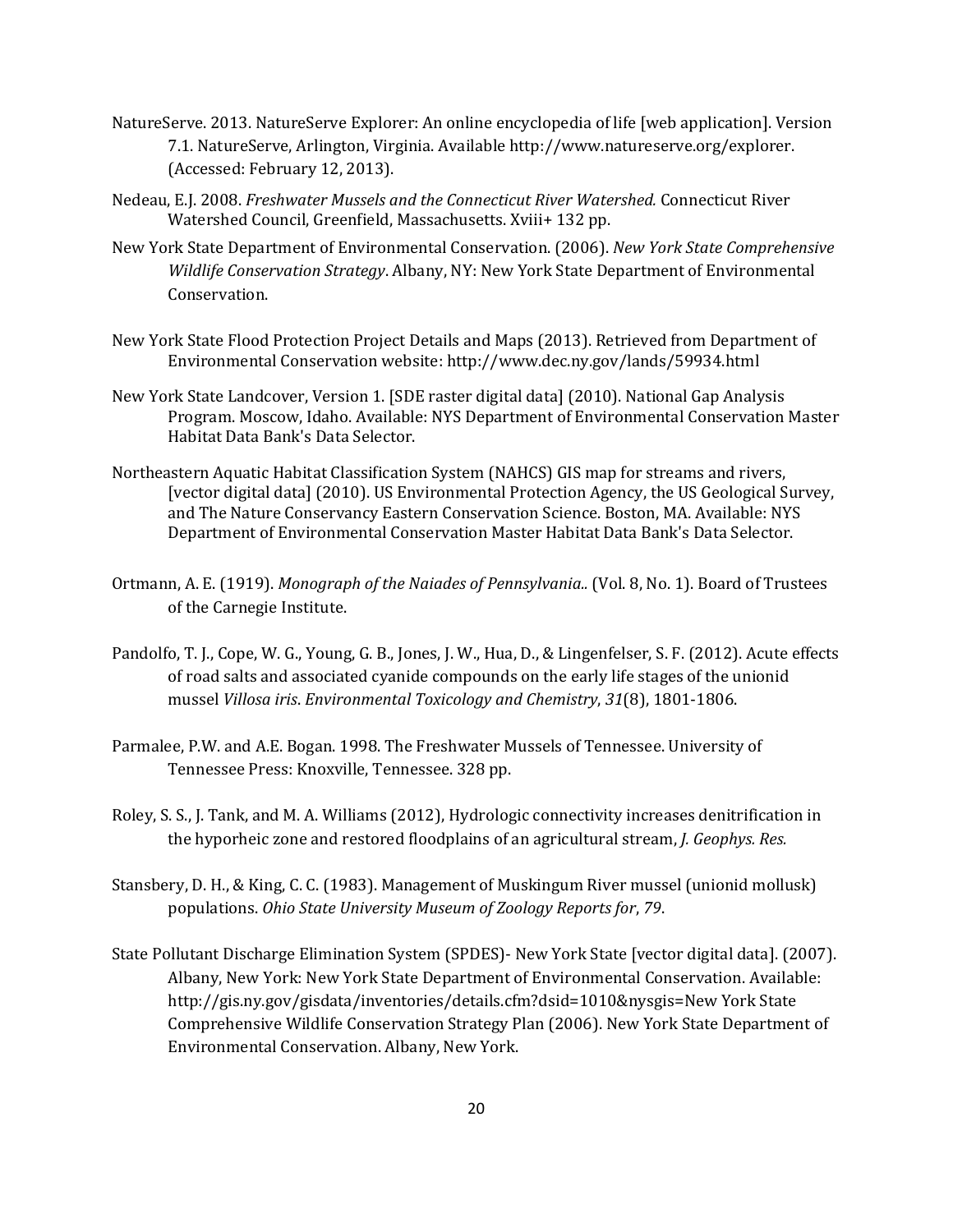- Stein, B. A., Kutner, L. S., Hammerson, G. A., Master, L. L., & Morse, L. E. (2000). State of the states: geographic patterns of diversity, rarity, and endemism. *Precious heritage: the status of biodiversity in the United States. Oxford University Press, New York*, 119-158.
- Strayer, D.L. & K.J. Jirka. 1997. The Pearly Mussels of New York State. New York State Museum Memoir (26): 113 pp., 27 pls.
- Strayer,D.L. and Malcom, H.M. 2012. Causes of recruitment failure in freshwater mussel populations in southeastern New York. Ecological Applications 22:1780–1790.
- The Nature Conservancy (2009). *Freshwater Mussel (Unionidae) Distributions, Catches, and Measures of their Viability across the Catches, and Measures of their Viability across the Allegheny River Basin in New York.* Report submitted New York State Department of Environmental Conservation. The Nature Conservancy, Central & Western NY Chapter. Rochester, NY. 63 pp.
- U.S. Fish and Wildlife Service. 1994. Clubshell *(Pleurobema clava)* and Northern Riffleshell *(Epioblasma tondosa rangiana)* Recovery Plan. Hadley, Massachusetts. 68 pp.
- Vaughn, C. C. and Taylor, C. M. (1999), Impoundments and the Decline of Freshwater Mussels: a Case Study of an Extinction Gradient. *Conservation Biology*, 13: 912–920
- Wang, N., Mebane, C. A., Kunz, J. L., Ingersoll, C. G., Brumbaugh, W. G., Santore, R. C., ... & Arnold, W. (2011). Influence of dissolved organic carbon on toxicity of copper to a unionid mussel (*Villosa iris*) and a cladoceran (*Ceriodaphnia dubia*) in acute and chronic water exposures. *Environmental Toxicology and Chemistry*, *30*(9), 2115-2125.
- Watters, G. T., Hoggarth, M. A., & Stansbery, D. H. (2009). *The freshwater mussels of Ohio*. Columbus: Ohio State University Press.
- White, E.L., J.J. Schmid, T.G. Howard, M.D. Schlesinger, and A.L. Feldmann. 2011. New York State freshwater conservation blueprint project, phases I and II: Freshwater systems, species, and viability metrics. New York Natural Heritage Program, The Nature Conservancy. Albany, NY. 85 pp. plus appendix.
- Wildenberg, A. (2012, August). Mussel Community Response to Wastewater Effluent in a Midwestern River. In *AFS 142nd Annual Meeting*. AFS
- Williams, J .D., M.L. Warren, K.S. Cummings, J.L .Harris & R.J. Neves. 1993. Conservation status of freshwater mussels of the United States and Canada. Fisheries 18(9):6-22.
- Yeager, B. (1993). Dams. Pages 57-92 in C.F. Bryan and D. A Rutherford, editors. Impacts on warm water streams: guidelines for evaluation. *American Fisheries Society,* Little Rock, Arkansas.